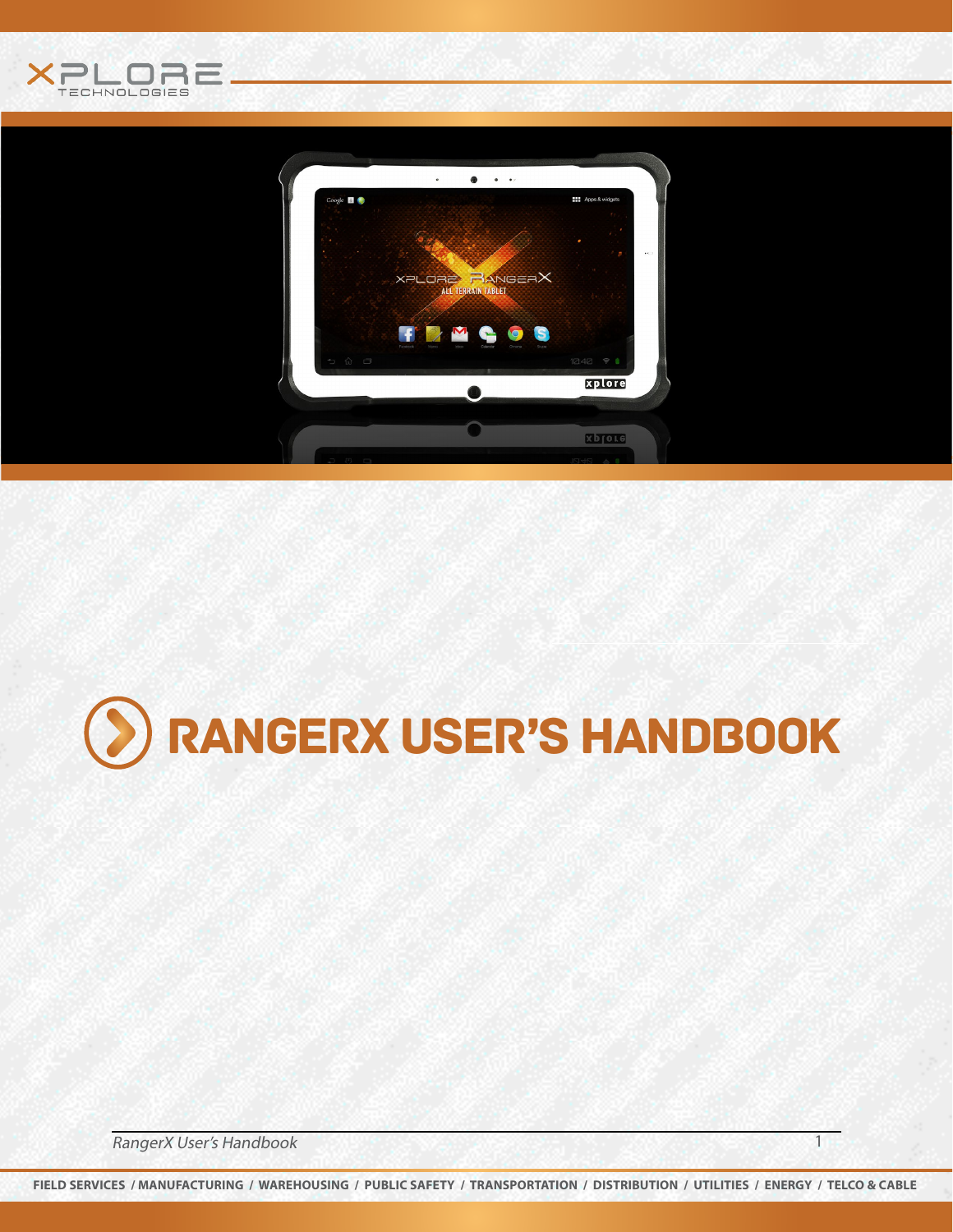

# Table of Contents

# welcome **8**

| Contacting Xplore – service and questions 12 |  |
|----------------------------------------------|--|

 $\mathbb{Z} \times \mathbb{Z}$  ,  $\mathbb{Z} \times \mathbb{Z}$  ,  $\mathbb{Z} \times \mathbb{Z}$  ,  $\mathbb{Z} \times \mathbb{Z}$  ,  $\mathbb{Z} \times \mathbb{Z}$  ,  $\mathbb{Z} \times \mathbb{Z}$  ,  $\mathbb{Z} \times \mathbb{Z}$  ,  $\mathbb{Z} \times \mathbb{Z}$  ,  $\mathbb{Z} \times \mathbb{Z}$  ,  $\mathbb{Z} \times \mathbb{Z}$  ,  $\mathbb{Z} \times \mathbb{Z}$  ,  $\mathbb{Z} \times \mathbb$ 

\_\_\_\_\_\_\_\_\_\_\_\_\_\_\_\_\_\_\_\_\_\_\_\_\_\_\_\_\_\_\_\_\_\_\_\_\_\_\_\_\_\_\_\_\_\_\_\_\_\_\_\_\_\_\_\_\_\_\_\_\_\_\_\_\_\_\_\_\_\_\_\_\_\_\_\_\_\_\_\_\_\_\_\_\_

# Getting Started 13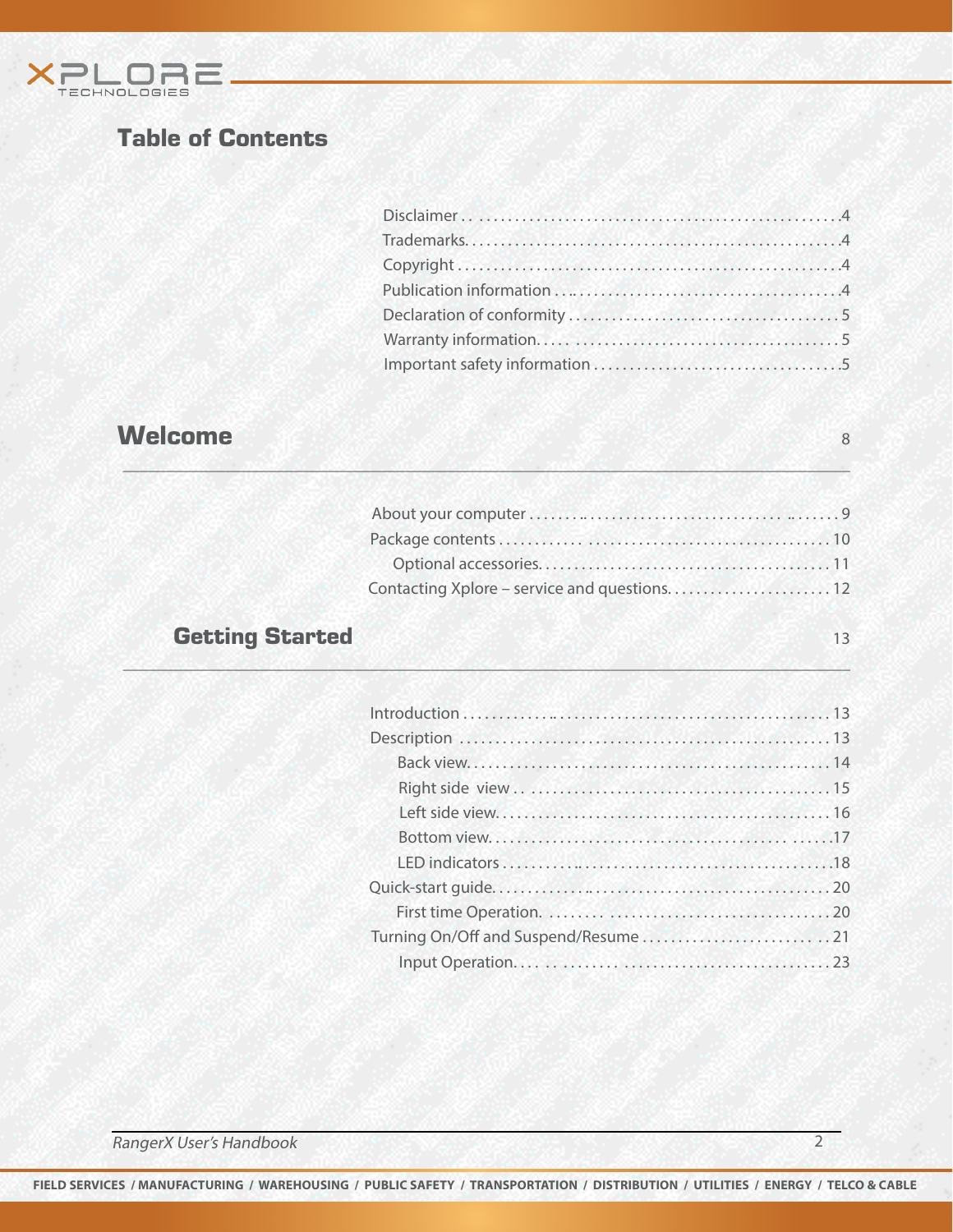

# **Maintaining the Tablet 24 Contract 24 Contract 24 Contract 24 Contract 24 Contract 24 Contract 24 Contract 24**

|   | Checking power cords and connectors  24 |    |
|---|-----------------------------------------|----|
|   | Protecting the computer from damage  24 |    |
|   |                                         |    |
|   |                                         |    |
|   |                                         |    |
| А | <b>Troubleshooting</b>                  | 27 |
| В | <b>Hardware Specifications</b>          | 29 |
| C | <b>Angency Notices</b>                  |    |
| n | <b>Environmental</b>                    |    |
|   |                                         |    |
|   |                                         |    |
|   |                                         |    |

\_\_\_\_\_\_\_\_\_\_\_\_\_\_\_\_\_\_\_\_\_\_\_\_\_\_\_\_\_\_\_\_\_\_\_\_\_\_\_\_\_\_\_\_\_\_\_\_\_\_\_\_\_\_\_\_\_\_

**FIELD SERVICES / MANUFACTURING / WAREHOUSING / PUBLIC SAFETY / TRANSPORTATION / DISTRIBUTION / UTILITIES / ENERGY / TELCO & CABLE**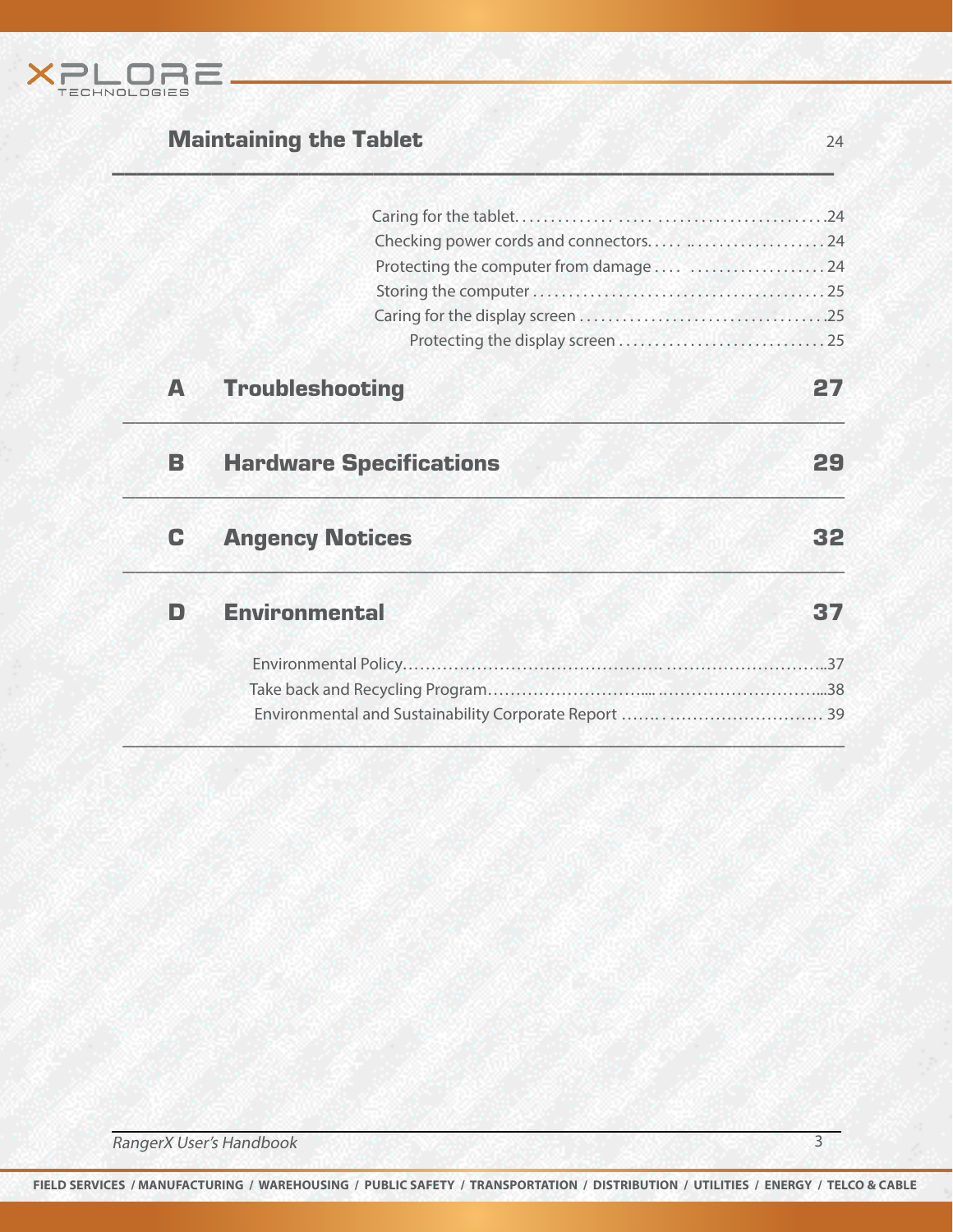

#### **Disclaimer**

Xplore Technologies® has made every effort to ensure the accuracy andcompleteness of this document; however, because ongoing developmentefforts are made to continually improve the capabilities of our products,we cannot guarantee the accuracy of the contents of this document. We disclaim liability for errors, omissions, or future changes herein.

 $\mathcal{L}(\mathcal{L}(\mathcal{L}(\mathcal{L}(\mathcal{L}(\mathcal{L}(\mathcal{L}(\mathcal{L}(\mathcal{L}(\mathcal{L}(\mathcal{L}(\mathcal{L}(\mathcal{L}(\mathcal{L}(\mathcal{L}(\mathcal{L}(\mathcal{L}(\mathcal{L}(\mathcal{L}(\mathcal{L}(\mathcal{L}(\mathcal{L}(\mathcal{L}(\mathcal{L}(\mathcal{L}(\mathcal{L}(\mathcal{L}(\mathcal{L}(\mathcal{L}(\mathcal{L}(\mathcal{L}(\mathcal{L}(\mathcal{L}(\mathcal{L}(\mathcal{L}(\mathcal{L}(\mathcal{$ 

#### **Trademarks**

Xplore and the Xplore logo are registered trademarks of Xplore Technologies Corp. of America; iX104, iX104C5, RangerX, iX104C5 Lite, and iX104C5 Dual Mode are trademarks of Xplore Technologies Corp. Kensington and MicroSaver are registered trademarks of the Kensington Technology Group. AndroidTM is trademark of Google Inc. MicroSD is registered trademark of the Personal Computer Memory Card International Association. Wi-Fi is a trademark of the Wireless Ethernet Compatibility Alliance (WECA). HDMI is a trademark of "" All other brands, product names, company names, trademarks and service marks used herein are property of their respective companies.

\_\_\_\_\_\_\_\_\_\_\_\_\_\_\_\_\_\_\_\_\_\_\_\_\_\_\_\_\_\_\_\_\_\_\_\_\_\_\_\_\_\_\_\_\_\_\_\_\_\_\_\_

#### **Copyright**

Copyright © 2003-2013 Xplore Technologies Corp. All rights reserved. No part of this publication may be copied, reproduced, or translated, without the prior written consent of Xplore Technologies. No part of this publication may be stored or transmitted in any electronic form without the prior consent of Xplore Technologies. Any unauthorized use is a violation of copyright laws.

\_\_\_\_\_\_\_\_\_\_\_\_\_\_\_\_\_\_\_\_\_\_\_\_\_\_\_\_\_\_\_\_\_\_\_\_\_\_\_\_\_\_\_\_\_\_\_\_\_\_

\_\_\_\_\_\_\_\_\_\_\_\_\_\_\_\_\_\_\_\_\_\_\_\_\_\_\_\_\_\_\_\_\_\_\_\_\_\_\_\_\_\_\_\_\_\_\_\_\_\_\_\_

#### Publication information

PN: 95-01208 March 2013

RangerX User's Handbook 4 and 4 and 4 and 4 and 4 and 4 and 4 and 4 and 4 and 4 and 4 and 4 and 4 and 4 and 4  $\frac{4}{3}$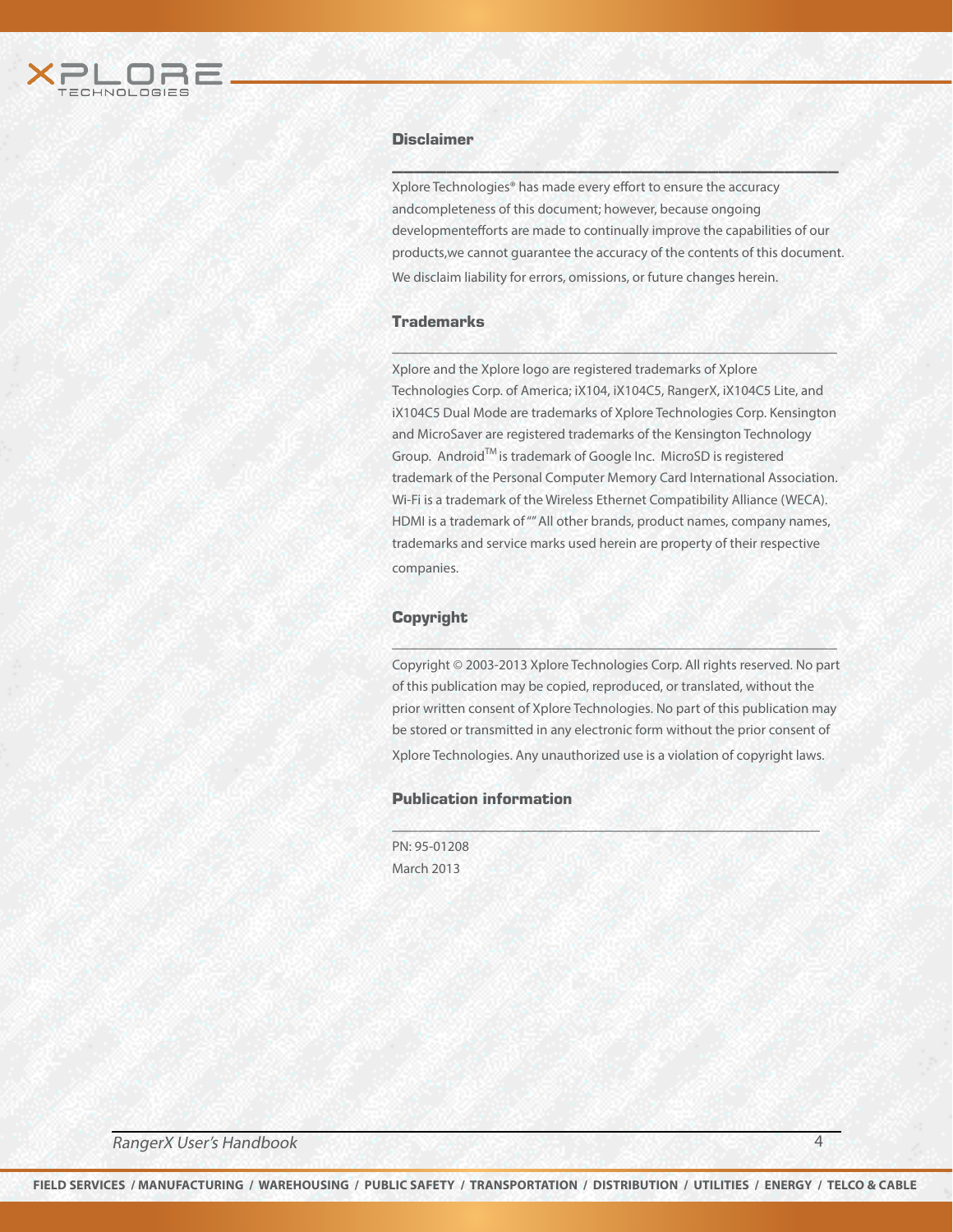



#### Declaration of conformity

DECLARATION OF CONFORMITY according to FCC Part 15, IC ICES-003, and RTT&E directives Responsible Party Name: Xplore Technologies Corp. Address: 14000 Summit Drive, Suite 900, Austin, Texas 78728

\_\_\_\_\_\_\_\_\_\_\_\_\_\_\_\_\_\_\_\_\_\_\_\_\_\_\_\_\_\_\_\_\_\_\_\_\_\_\_\_\_\_\_\_\_\_\_\_\_\_\_\_\_\_\_\_\_\_\_\_\_\_\_\_\_\_\_\_\_

Telephone: 512.336.7797

Declares that product: Model Series: RangerX complies with Part 15 of the FCC Rules. This device complies with Part 15 of the FCC rules. Operation is subject to the following two conditions: (1) This device may not cause harmful interference, and, (2) This device must accept any interference received, inacluding interference that may cause undesired operation.

#### **WARNING**

Changes or modifications to this unit not expressly approved by the party responsible for compliance may void the user's authority to operate this equipment. For more information about FCC, IC, and EU rules and their applicability to the RangerX, see Appendix E, "Agency Notices."

#### Warranty information

The RangerX is backed by a standard 36-month International Limited Warranty. An extended International Limited Warranty is available. Check the service kit included with your computer for warranty terms and conditions.

\_\_\_\_\_\_\_\_\_\_\_\_\_\_\_\_\_\_\_\_\_\_\_\_\_\_\_\_\_\_\_\_\_\_\_\_\_\_\_\_\_\_\_\_\_\_\_\_\_\_\_\_\_\_\_\_\_\_\_\_\_\_\_\_\_\_\_\_\_

\_\_\_\_\_\_\_\_\_\_\_\_\_\_\_\_\_\_\_\_\_\_\_\_\_\_\_\_\_\_\_\_\_\_\_\_\_\_\_\_\_\_\_\_\_\_\_\_\_\_\_\_\_\_\_\_\_\_\_\_\_\_\_\_\_\_\_\_\_

#### Important safety information

Before you use the RangerX (referred to as the tablet), read these safety instructions and the operation instructions in this handbook.

Failure to observe all these instructions voids the Limited Warranty and may lead to suspension or denial of services to the offender, or legal action, or both. Follow any special regulations governing the use of the tablet and, if radio-enabled, always switch it off in areas where radio devices are forbidden or when the radio device can cause interference or danger.

Always follow any safety laws and regulations pertaining to the use of cell phones and two-way radios, because these laws and regulations typically apply to the use of the wireless-enabled tablet.

Observe all restrictions on the use of radio equipment in fuel depots (fuel storage and distribution areas), chemical plants, and wherever blasting operations are in progress or in any area in which restrictions on radio transmissions are imposed. Switch off the tablet when in an aircraft. The tablet is not FAA-approved for use on aircraft. The effect of the use of the tablet in aircraft is unknown. Using the tablet in an aircraft may affect aircraft instrumentation, communication, and performance; may disrupt the network; and may be illegal.

Operating the wireless-enabled tablet may interfere with the functioning of inadequately protected medical devices such as pacemakers. Consult a physician or the manufacturer of the medical device if you have any questions.

RangerX User's Handbook 5 and 5 and 5 and 5 and 5 and 5 and 5 and 5 and 5 and 5 and 5 and 5 and 5 and 5 and 5  $\pm$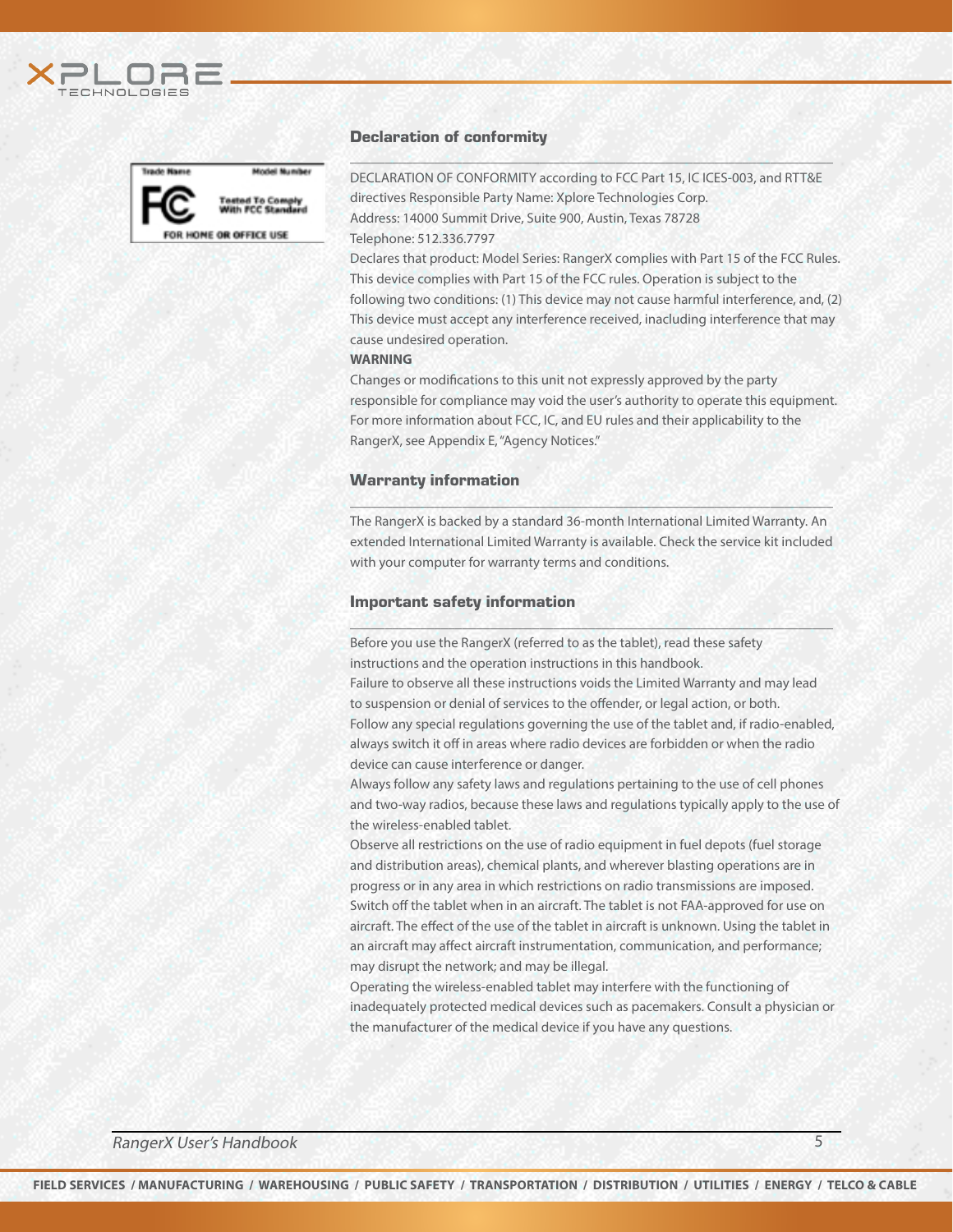

Radio signals from your tablet will not affect the operation of most modern equipment, but certain electronic equipment, including automotive systems, may not be shielded against radio signals from your tablet. Check with the manufacturer of your motor vehicle or the manufacturer's representative to determine whether using the tablet will present any safety issues. Avoid using the tablet in any environment that requires your full attention, such as when driving a vehicle. If you need to use your tablet while driving, have a passenger use it for you or find a safe location to halt your vehicle.

#### **WARNING BATTERIES**

Use only battery types specified in this handbook. Using any other type of battery can be dangerous and can disable the tablet. Do not drop or mishandle the batteries, immerse them in water, or subject them to high heat. Doing so could increase the risk of explosion or leakage, and possibly cause injury. The lithium-ion batteries used in this equipment contain material that is hazardous to your health. If battery contents come in contact with the eyes, IMMEDIATELY flush the affected area with clean water for 15 minutes and have someone else summon medical attention for you. Unaffected persons should assist the affected individual in the vital first flushing of the eyes. RECHARGING THE BATTERY MUST ONLY BE CARRIED OUT IN ANON-HAZERDOUS AREA USING THE SUPPLIED ac ADAPTOR. The definition of hazardous areas can be found in Standard EN 60079-10.

#### **WARNING**

When operating the tablet in a known explosive environment do not remove or replace the battery while the circuit is live. Before removing the battery verify that the area is known to be free of ignitable concentrations of flammable substances. EXPLOSION HAZARD – DO NOT DISCONNECT WHILE CIRCUIT IS LIVE UNLESS AREA IS KNOWN TO BE NON-HAZERDOUS.

AVERISSEMENT – RISQUE D'EXPLOSION. NE PAS DÉBRANCHER TANT QUE LE CIRCUIT EST SOUS TENSION, À MOINS QU'IL NE S'AGISSE D'UN EMPLACEMENT NON DANGEREUX.

RangerX User's Handbook 6

**FIELD SERVICES / MANUFACTURING / WAREHOUSING / PUBLIC SAFETY / TRANSPORTATION / DISTRIBUTION / UTILITIES / ENERGY / TELCO & CABLE**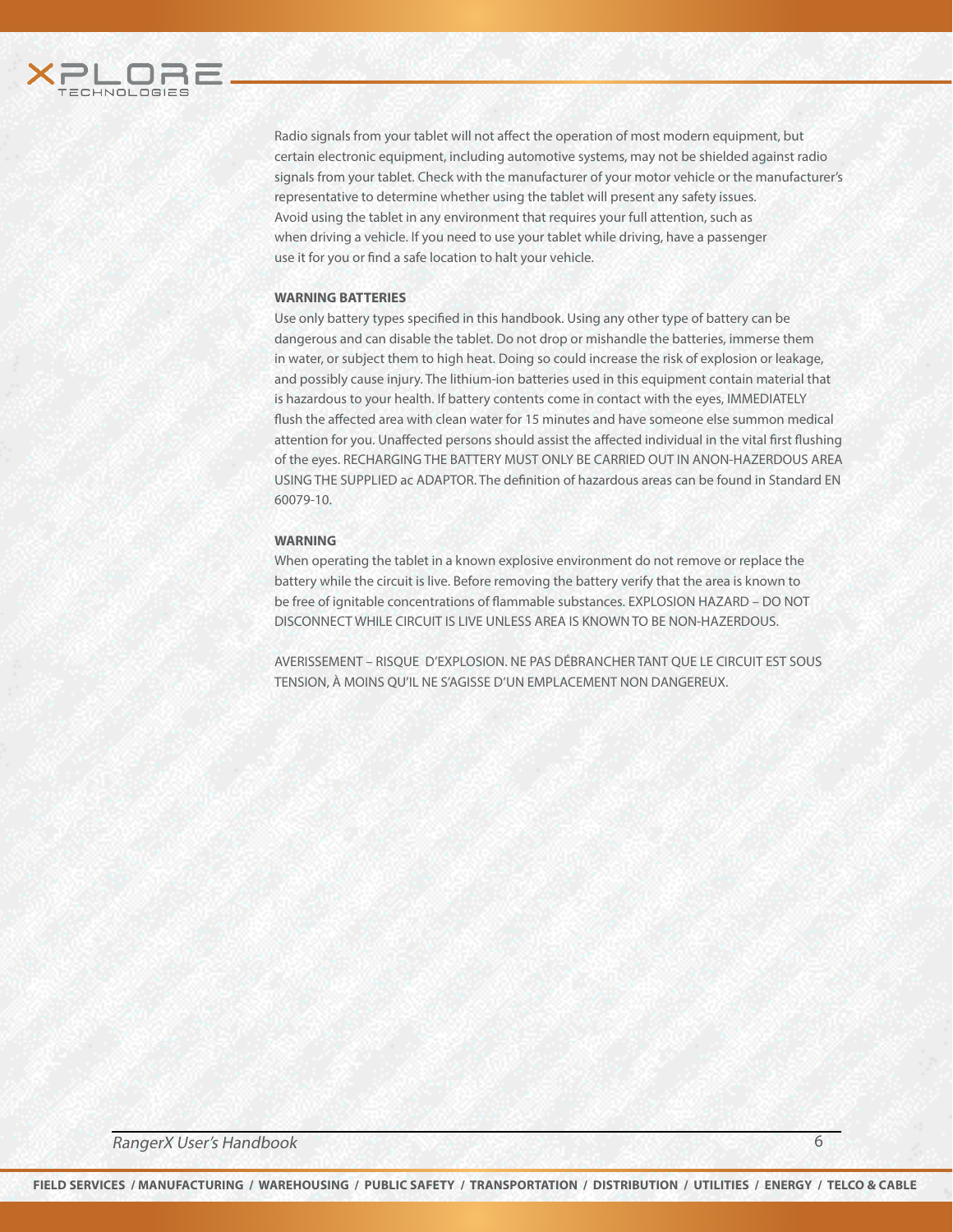

#### **WARNING**

Do not use any dock or any other accessory or attachment that is not manufactured or supplied by Xplore or an authorized Xplore accessories supplier. Use of any accessory or attachment that is not supplied or approved for use with the tablet by Xplore is not permitted because it may cause hazards.

Operate the tablet only from the type of power source indicated on the marking label. (See page 54 for more information about the battery and power supply.) Route power supply cords so that they are not likely to be walked on or pinched by items placed upon or against them. Pay particular attention to cords at plugs and convenience receptacles, and at the point where cords exit from the tablet or its dock. Do not overload wall outlets, extension cords, or integral convenience receptacles because this can cause fire or electric shock.

Unplug the tablet and refer the tablet and dock for service to qualified service personnel if any of the following conditions occur:

- The power supply cord or plug is damaged.
- The tablet or dock does not operate normally when you follow the instructions in this book.

The tablet or dock exhibits a distinct change in performance. Adjust only controls for which there are instructions in this book. An improper adjustment of other controls can result in damage and may require extensive work by a

qualified technician to restore the tablet or dock to normal operation.

#### *CAUTION*

Avoid prolonged physical contact with the exposed metal surfaces on the front and back of the tablet. While the tablet may not feel hot to the touch, if you maintain physical contact with the tablet for a long time (for example, if you rest the tablet on your lap for a long time), your skin may suffer low-heat injury. In addition, be careful when you remove a PC card that has been used for a long time, because the card may be hot.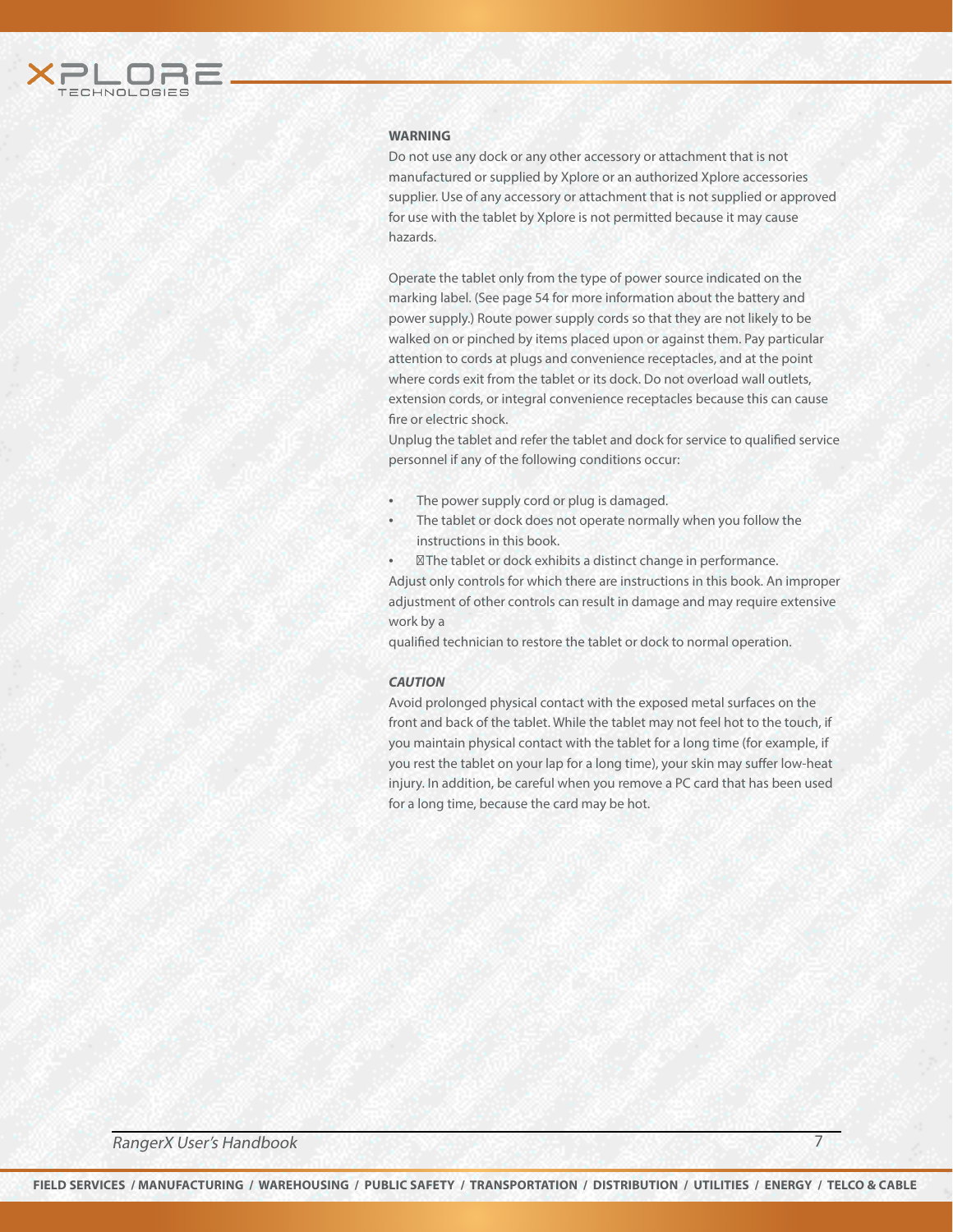

Welcome to the Xplore Technologies® RangerX™tablet , the rugged tablet designed, tested, and manufactured to meet the environmental and physical real-world challenges faced by today's mobile workers. Based on years of experience in rugged mobile applications, the RangerX is designed to withstand the abuses of everyday wear and tear. Advanced technology, innovative design, and a rugged case are just a few highlights of your RangerX system.

\_\_\_\_\_\_\_\_\_\_\_\_\_\_\_\_\_\_\_\_\_\_\_\_\_\_\_\_\_\_\_\_\_\_\_\_\_\_\_\_\_\_\_\_\_\_\_\_\_\_\_\_\_\_\_\_\_\_\_\_\_\_\_\_\_\_\_



**Note**: This handbook assumes that you have basic experience using Anroid 4.2, Jelly Bean.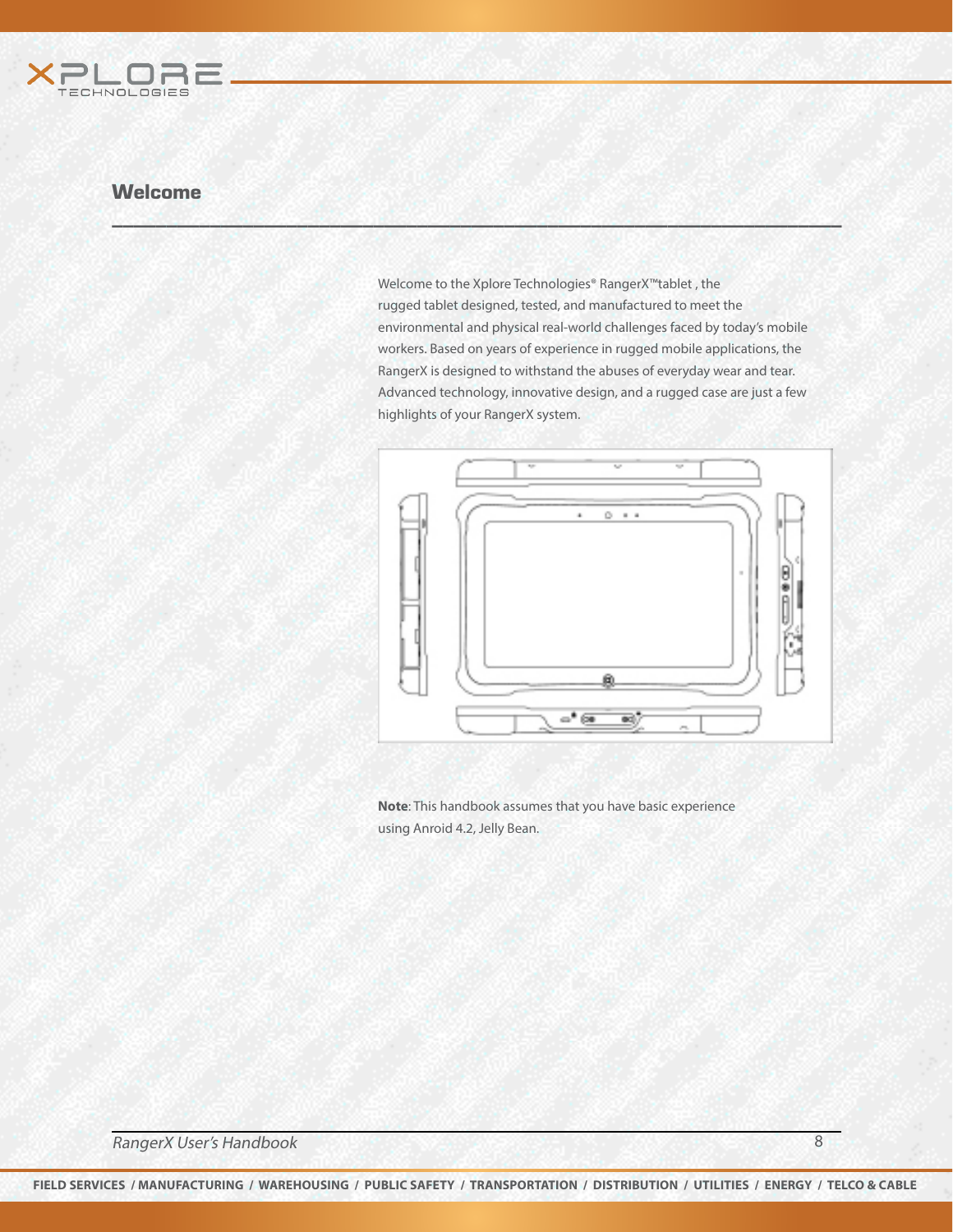

#### About Your Computer

The RangerX is a high-performance tablet that runs on Android 4.2, Jelly Bean. The method you use to control the tablet is as follows:

#### Tablet Model iX101T1

**Touchscreen** Projected Capacitive Touch (PCT)

\_\_\_\_\_\_\_\_\_\_\_\_\_\_\_\_\_\_\_\_\_\_\_\_\_\_\_\_\_\_\_\_\_\_\_\_\_\_\_\_\_\_\_\_\_\_\_\_\_\_\_\_\_\_\_\_\_\_\_\_\_\_\_\_\_\_\_

 $W \subseteq M$  , we have a set of  $M$  , and  $M$  , and  $M$  , and  $M$  , and  $M$  , and  $M$  , and  $M$ 

#### Control Method

- Special, enhanced pen (Optional with the tablet)
- One or two fingers
- Glove Touch

**Note**: In this handbook, all information applies to all models unless otherwise noted.

 $\mu$  , and the set of the set of the set of the set of the set of the set of the set of the set of the set of the set of the set of the set of the set of the set of the set of the set of the set of the set of the set of t

\_\_\_\_\_\_\_\_\_\_\_\_\_\_\_\_\_\_\_\_\_\_\_\_\_\_\_\_\_\_\_\_\_\_\_\_\_\_\_\_\_\_\_\_\_\_\_\_\_\_\_\_\_\_\_\_\_\_\_\_\_\_\_\_\_\_\_\_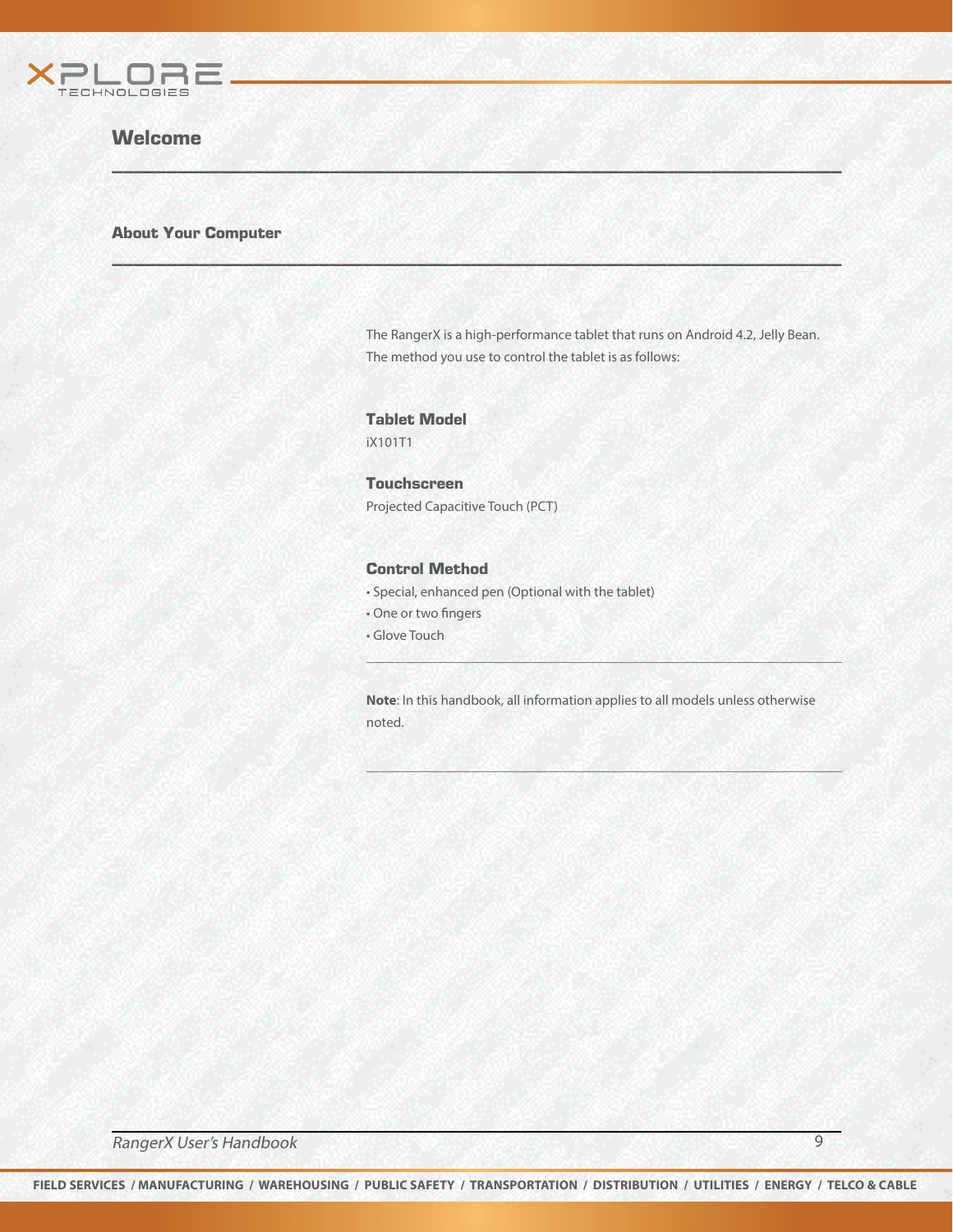

All RangerX tablets have been engineered and tested to meet Military Standards for Environmental Extremes (MIL STD 810G). Your tablet includes the following features that make it exceptionally rugged and durable:

- Durable, long-lasting, plastic enclosure
- Interior magnesium alloy frame

 $W \subseteq M$  , we have a set of  $M$  , and  $M$  , and  $M$  , and  $M$  , and  $M$  , and  $M$  , and  $M$ 

- Bumper system and gasket protection mechanisms
- Solid State storage memory
- Integrated, protected wireless LAN and WAN antennas for dual mode operation
- Chemically treated rugged Display Glass

\_\_\_\_\_\_\_\_\_\_\_\_\_\_\_\_\_\_\_\_\_\_\_\_\_\_\_\_\_\_\_\_\_\_\_\_\_\_\_\_\_\_\_\_\_\_\_\_\_\_\_\_\_\_\_\_\_\_\_\_\_\_\_\_\_\_\_

#### Package Contents

Check to make sure your package includes the following items:

- Quick Start Guide
- AC adapter
- RangerX tablet
- Warranty information kit

RangerX User's Handbook 10 and 10 and 20 and 20 and 20 and 20 and 20 and 20 and 20 and 20 and 20 and 20 and 20 and 20 and 20 and 20 and 20 and 20 and 20 and 20 and 20 and 20 and 20 and 20 and 20 and 20 and 20 and 20 and 20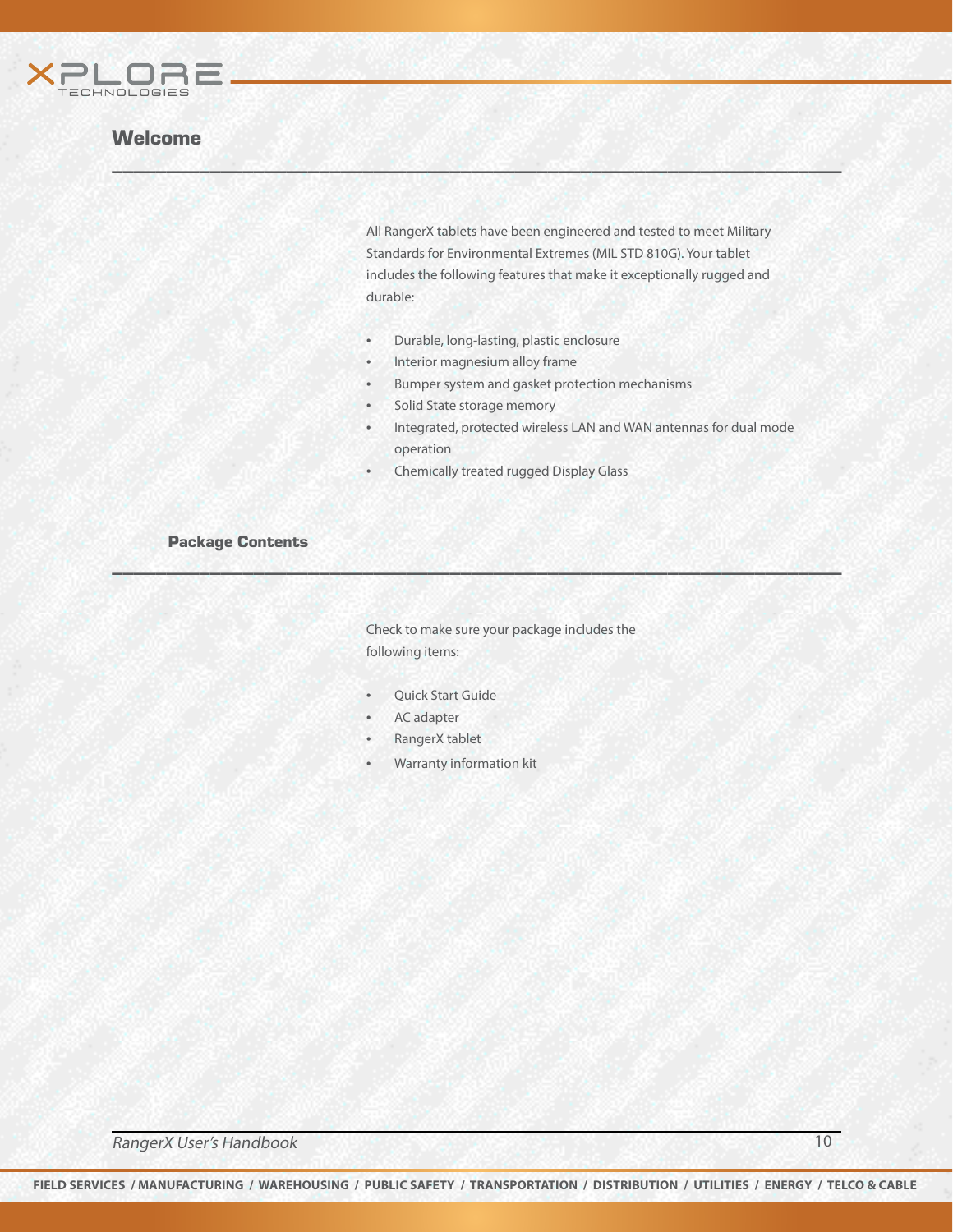

#### Package Contents

#### Optional Accessories

 $W \subseteq M$  , we have a set of  $M$  , and  $M$  , and  $M$  , and  $M$  , and  $M$  , and  $M$  , and  $M$ 

\_\_\_\_\_\_\_\_\_\_\_\_\_\_\_\_\_\_\_\_\_\_\_\_\_\_\_\_\_\_\_\_\_\_\_\_\_\_\_\_\_\_\_\_\_\_\_\_\_\_\_\_\_\_\_\_\_\_\_\_\_\_\_\_\_\_\_

Your package may also include any optional accessories you ordered.

\_\_\_\_\_\_\_\_\_\_\_\_\_\_\_\_\_\_\_\_\_\_\_\_\_\_\_\_\_\_\_\_\_\_\_\_\_\_\_\_\_\_\_\_\_\_\_\_\_\_\_\_\_\_\_\_\_\_\_\_\_\_\_\_\_\_\_

#### *Docking Options*

• Vehicle Docking Station

#### *Carrying Cases*

- Carrying handle with Stylus and Shoulder Strap
- Tablet backside hand-strap

#### *Memory*

• Internal "User secure" SD memory expansion up to 160GB

#### *Additional Accessories*

- CAC reader expansion bay
- HDMI-IN and 1Gb Ethernet expansion bay
- Auto adapter (cigarette lighter adapter)

**RangerX User's Handbook** 11 and 11 and 11 and 11 and 11 and 11 and 11 and 11 and 11 and 11 and 11 and 11 and 11 and 11 and 11 and 11 and 11 and 11 and 11 and 11 and 11 and 11 and 12 and 12 and 12 and 12 and 12 and 12 and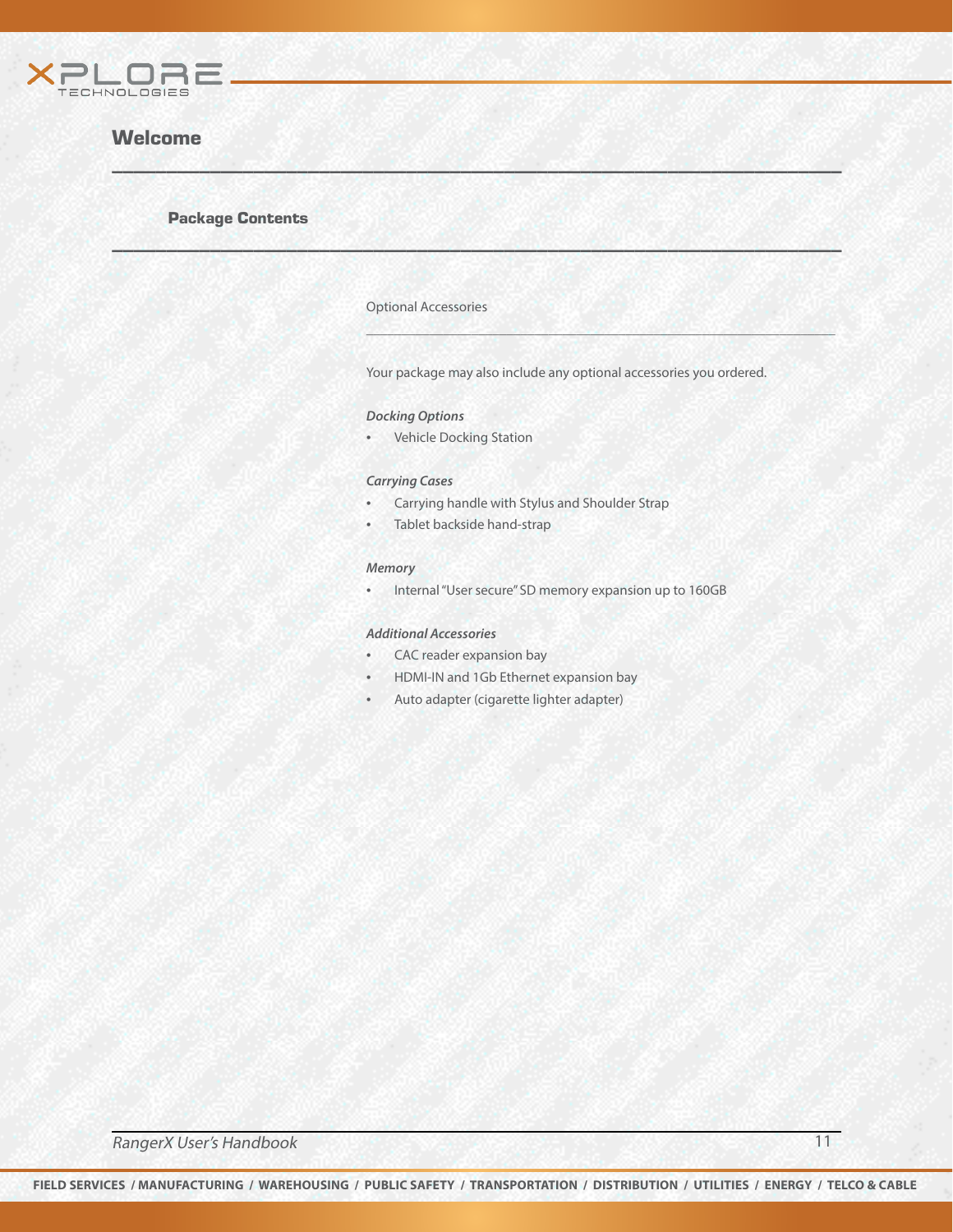

#### Contacting Xplore- Service and Questions

**Note:** To troubleshoot problems (including wireless and GPS problems), before you call, read the FAQ page of the Xplore Technologies Web site. Go to http://www.xploretech.com; then select Customer Support; then FAQ.

\_\_\_\_\_\_\_\_\_\_\_\_\_\_\_\_\_\_\_\_\_\_\_\_\_\_\_\_\_\_\_\_\_\_\_\_\_\_\_\_\_\_\_\_\_\_\_\_\_\_\_\_\_\_\_\_\_\_\_\_\_\_\_\_\_\_\_\_

\_\_\_\_\_\_\_\_\_\_\_\_\_\_\_\_\_\_\_\_\_\_\_\_\_\_\_\_\_\_\_\_\_\_\_\_\_\_\_\_\_\_\_\_\_\_\_\_\_\_\_\_\_\_\_\_\_\_\_\_\_\_\_\_\_\_\_\_

\_\_\_\_\_\_\_\_\_\_\_\_\_\_\_\_\_\_\_\_\_\_\_\_\_\_\_\_\_\_\_\_\_\_\_\_\_\_\_\_\_\_\_\_\_\_\_\_\_\_\_\_\_\_\_\_\_\_\_\_\_\_\_\_\_\_\_\_

\_\_\_\_\_\_\_\_\_\_\_\_\_\_\_\_\_\_\_\_\_\_\_\_\_\_\_\_\_\_\_\_\_\_\_\_\_\_\_\_\_\_\_\_\_\_\_\_\_\_\_\_\_\_\_\_\_\_\_\_\_\_\_\_\_\_\_\_

\_\_\_\_\_\_\_\_\_\_\_\_\_\_\_\_\_\_\_\_\_\_\_\_\_\_\_\_\_\_\_\_\_\_\_\_\_\_\_\_\_\_\_\_\_\_\_\_\_\_\_\_\_\_\_\_\_\_\_\_\_\_\_\_\_\_\_\_

\_\_\_\_\_\_\_\_\_\_\_\_\_\_\_\_\_\_\_\_\_\_\_\_\_\_\_\_\_\_\_\_\_\_\_\_\_\_\_\_\_\_\_\_\_\_\_\_\_\_\_\_\_\_\_\_\_\_\_\_\_\_\_\_\_\_\_\_

\_\_\_\_\_\_\_\_\_\_\_\_\_\_\_\_\_\_\_\_\_\_\_\_\_\_\_\_\_\_\_\_\_\_\_\_\_\_\_\_\_\_\_\_\_\_\_\_\_\_\_\_\_\_\_\_\_\_\_\_\_\_\_\_\_\_\_\_

\_\_\_\_\_\_\_\_\_\_\_\_\_\_\_\_\_\_\_\_\_\_\_\_\_\_\_\_\_\_\_\_\_\_\_\_\_\_\_\_\_\_\_\_\_\_\_\_\_\_\_\_\_\_\_\_\_\_\_\_\_\_\_\_\_\_\_\_

\_\_\_\_\_\_\_\_\_\_\_\_\_\_\_\_\_\_\_\_\_\_\_\_\_\_\_\_\_\_\_\_\_\_\_\_\_\_\_\_\_\_\_\_\_\_\_\_\_\_\_\_\_\_\_\_\_\_\_\_\_\_\_\_\_\_\_\_

\_\_\_\_\_\_\_\_\_\_\_\_\_\_\_\_\_\_\_\_\_\_\_\_\_\_\_\_\_\_\_\_\_\_\_\_\_\_\_\_\_\_\_\_\_\_\_\_\_\_\_\_\_\_\_\_\_\_\_\_\_\_\_\_\_\_\_\_

\_\_\_\_\_\_\_\_\_\_\_\_\_\_\_\_\_\_\_\_\_\_\_\_\_\_\_\_\_\_\_\_\_\_\_\_\_\_\_\_\_\_\_\_\_\_\_\_\_\_\_\_\_\_\_\_\_\_\_\_\_\_\_\_\_\_\_\_

\_\_\_\_\_\_\_\_\_\_\_\_\_\_\_\_\_\_\_\_\_\_\_\_\_\_\_\_\_\_\_\_\_\_\_\_\_\_\_\_\_\_\_\_\_\_\_\_\_\_\_\_\_\_\_\_\_\_\_\_\_\_\_\_\_\_\_\_

If you purchased your tablet from an authorized Xplore dealer, contact the dealer for service and support. If you purchased your tablet directly from Xplore, use any of the following methods to contact Xplore for service and support:

Web site: http://www.xploretech.com

\_\_\_\_\_\_\_\_\_\_\_\_\_\_\_\_\_\_\_\_\_\_\_\_\_\_\_\_\_\_\_\_\_\_\_\_\_\_\_\_\_\_\_\_\_\_\_\_\_\_\_\_\_\_\_\_\_\_\_\_\_\_\_\_\_\_\_

 $W \subseteq M$  , we have a set of  $M$  , and  $M$  , and  $M$  , and  $M$  , and  $M$  , and  $M$  , and  $M$ 

E-mail: customersupport@xploretech.com

Toll free: 1-866-296-8541, extension 222

Fax: 1-512-336-7791

Before you contact Xplore, have the following information ready so that the customer support representative can quickly provide a solution:

Product name: RangerX

Product serial number

The serial number is on the back of the tablet

\_\_\_\_\_\_\_\_\_\_\_\_\_\_\_\_\_\_\_\_\_\_\_\_\_\_\_

Conditions under which the problem occurred

Any error messages that were displayed

Type of device connected, if any

RangerX User's Handbook 12 Second 12 Second 12 Second 12 Second 12 Second 12 Second 12 Second 12 Second 12 Second 12 Second 12 Second 12 Second 12 Second 12 Second 12 Second 12 Second 12 Second 12 Second 12 Second 12 Secon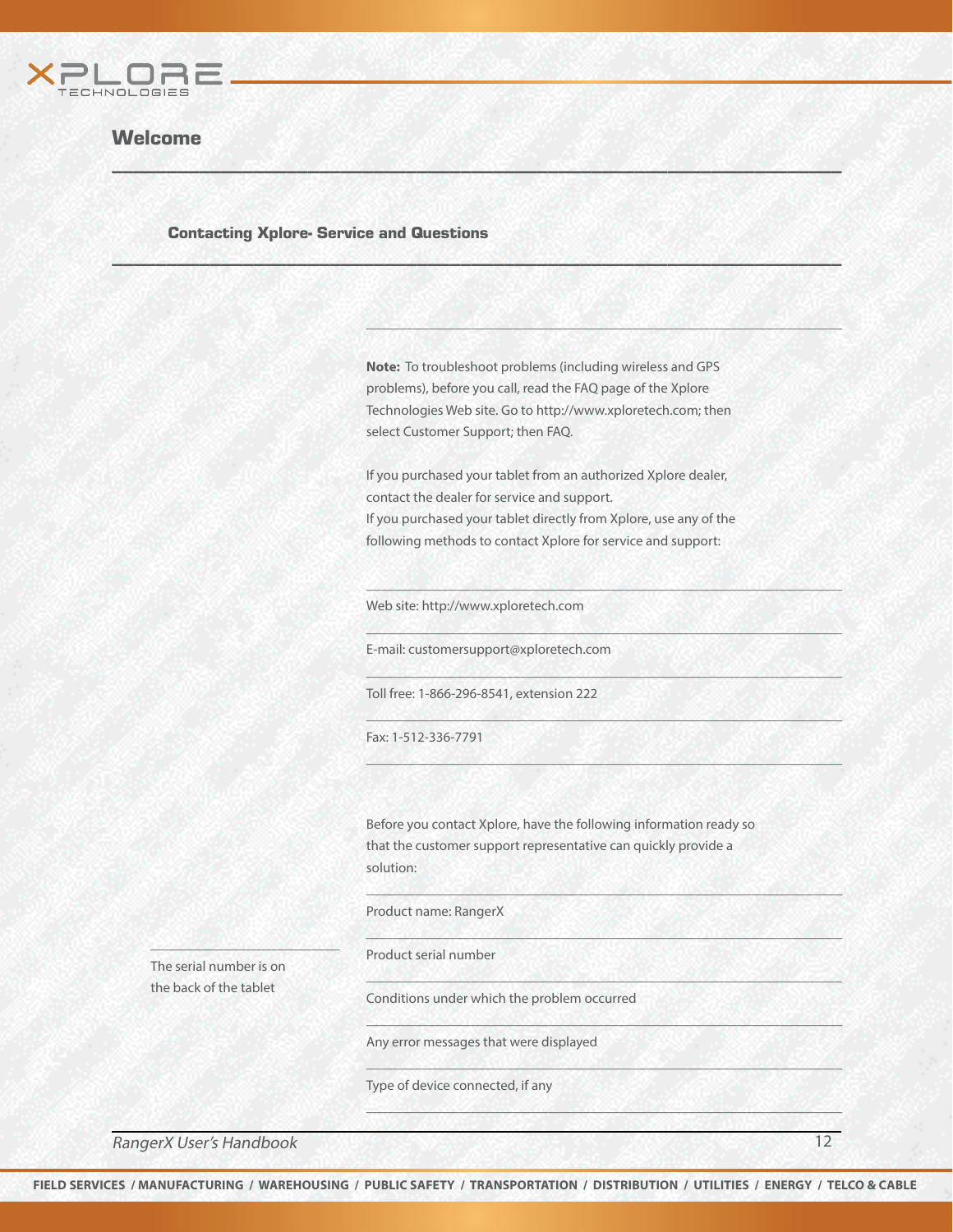



RangerX User's Handbook 13 and 13 and 20 km s and 20 km s and 20 km s and 20 km s and 20 km s and 20 km s and 20 km s and 20 km s and 20 km s and 20 km s and 20 km s and 20 km s and 20 km s and 20 km s and 20 km s and 20 k

**FIELD SERVICES / MANUFACTURING / WAREHOUSING / PUBLIC SAFETY / TRANSPORTATION / DISTRIBUTION / UTILITIES / ENERGY / TELCO & CABLE**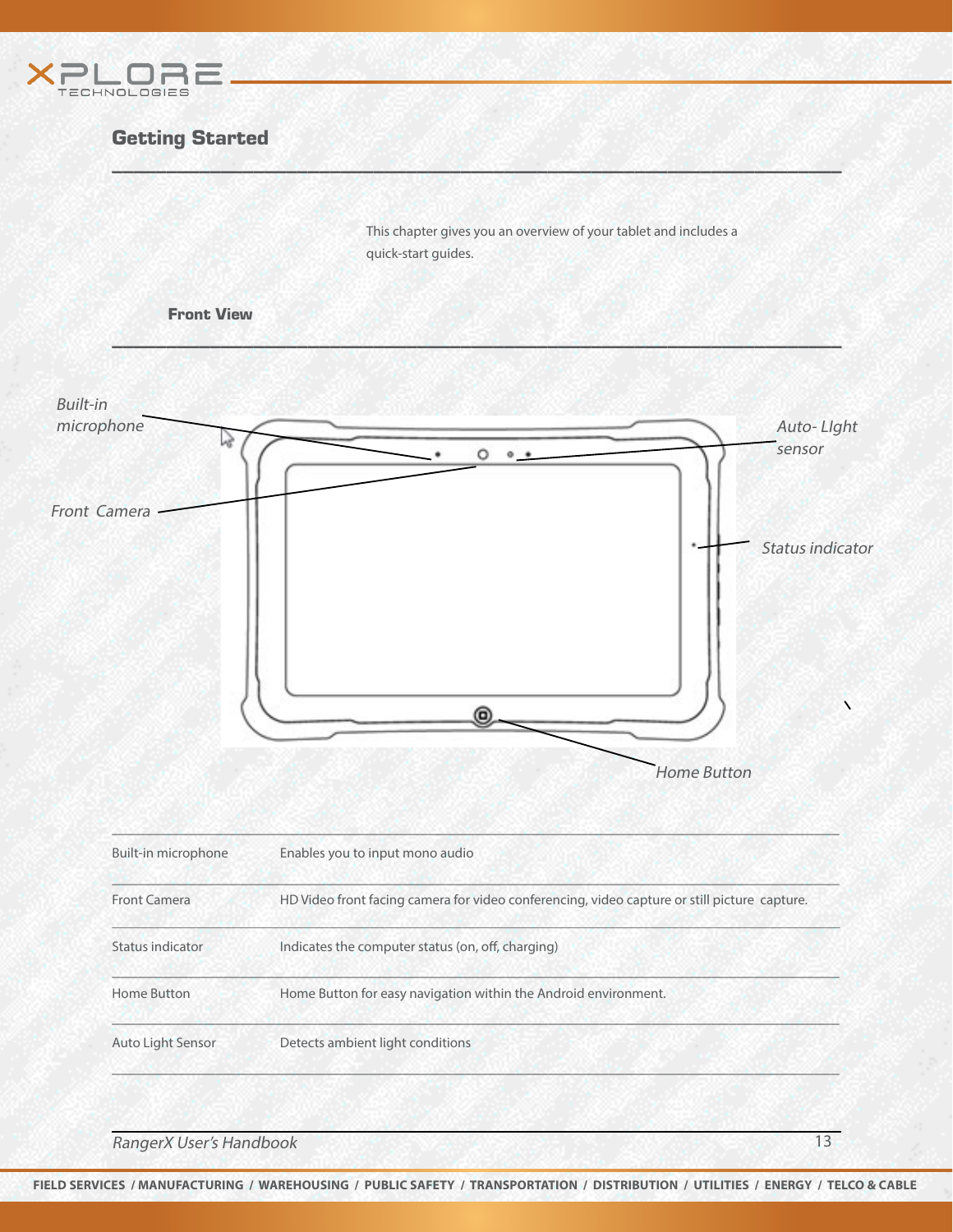



| Speaker               | Integrated Speaker for Audio Playback                                         |  |
|-----------------------|-------------------------------------------------------------------------------|--|
| <b>AC Power</b>       | Powers the commuter when connected to AC power supply.                        |  |
| <b>Battery Cover</b>  | Provides access to the battery.                                               |  |
| Rear 5MP Camera       | 5 MegaPixel rear facing camera for High Quality still photography or HD Video |  |
| Rear 5MP Camera Flash | Flash light for the rear facing camera for dim light conditions               |  |

**RangerX User's Handbook** 14

**FIELD SERVICES / MANUFACTURING / WAREHOUSING / PUBLIC SAFETY / TRANSPORTATION / DISTRIBUTION / UTILITIES / ENERGY / TELCO & CABLE**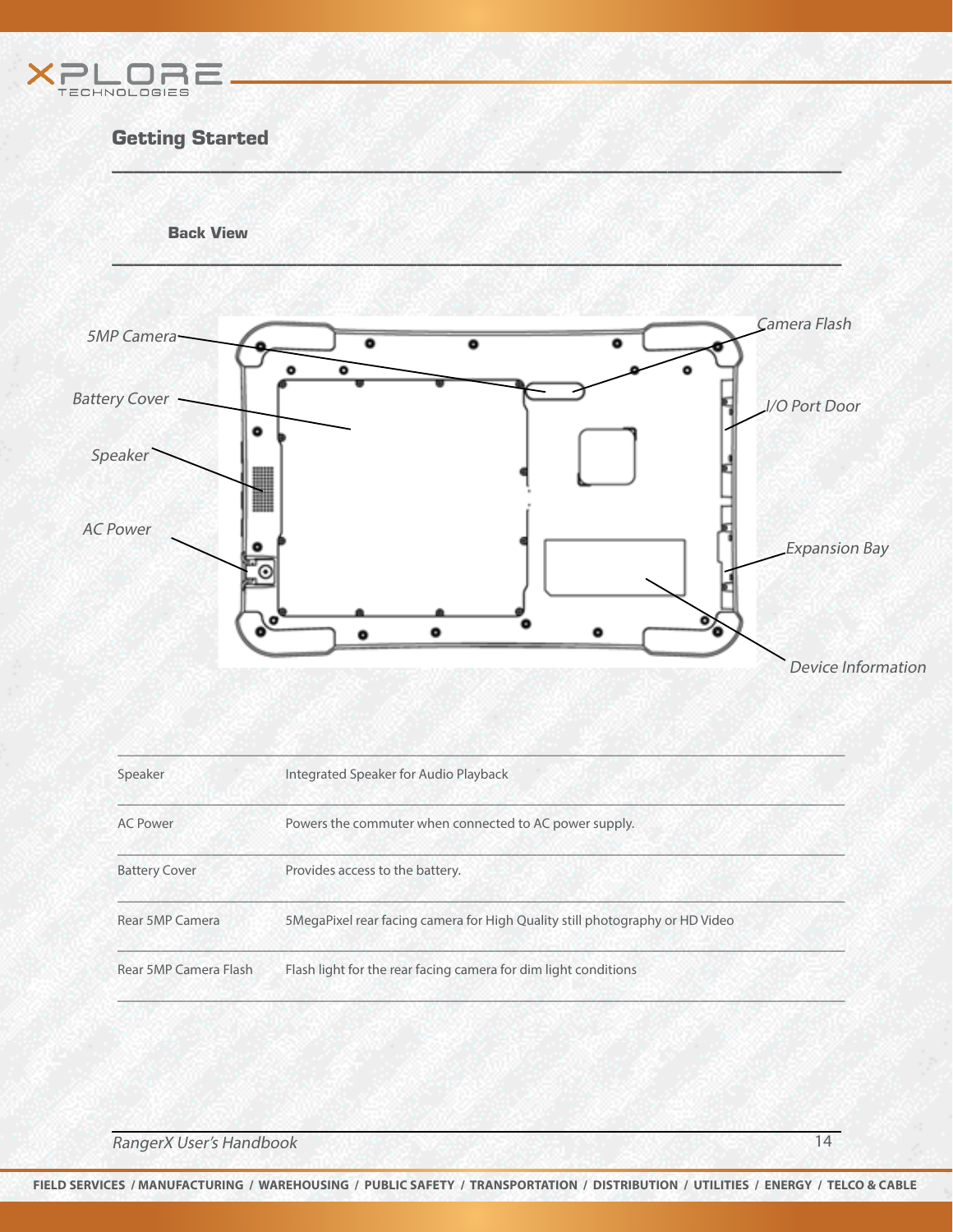

Right side view



 $W \subseteq M$  , we have a set of  $M$  , and  $M$  , and  $M$  , and  $M$  , and  $M$  , and  $M$  , and  $M$ 

| Power (On/Off)/         | Press to power computer, press and hold for 4 seconds to force power off use                                  |  |
|-------------------------|---------------------------------------------------------------------------------------------------------------|--|
| Suspend (On/ Off)       | Momentarily depress to enter/exit Suspend mode.                                                               |  |
| Screen Orientation lock | Locks the screen in current position regardless of tablet orientation when pressed.                           |  |
| $\bullet$               | Press again to un-lock screen orientation.                                                                    |  |
| Volume Up/Down          | Press top of rocker button to increase Audio volume<br>Press bottom of rocker button to decrease Audio volume |  |
| AC Power connector      | Pull back cover to expose connector Jack for AC power supply                                                  |  |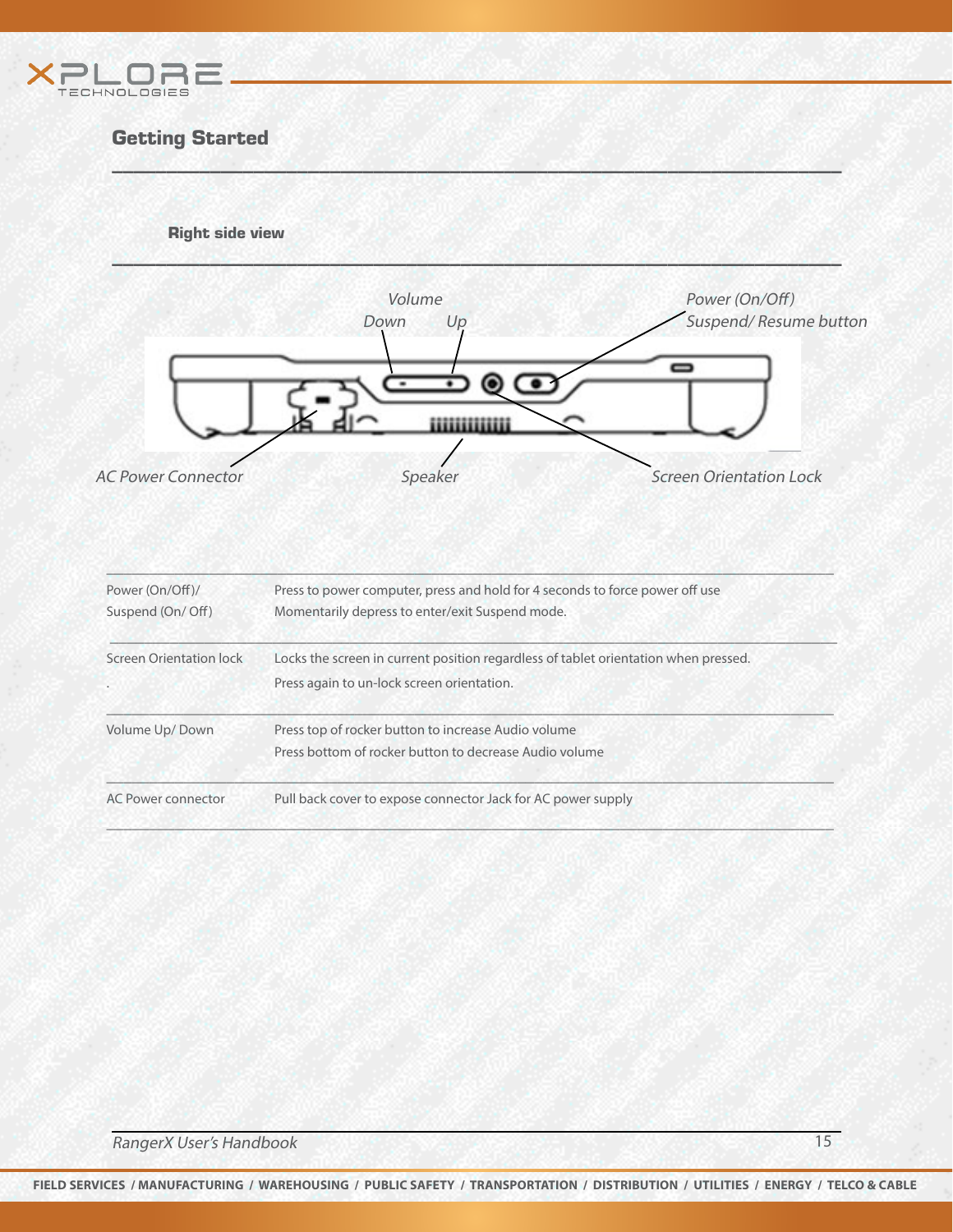





 $W \subseteq M$  , we have a set of  $M$  , and  $M$  , and  $M$  , and  $M$  , and  $M$  , and  $M$  , and  $M$ 

RangerX User's Handbook 16 and 16 and 16 and 16 and 16 and 16 and 16 and 16 and 16 and 16 and 16 and 16 and 16  $\mu$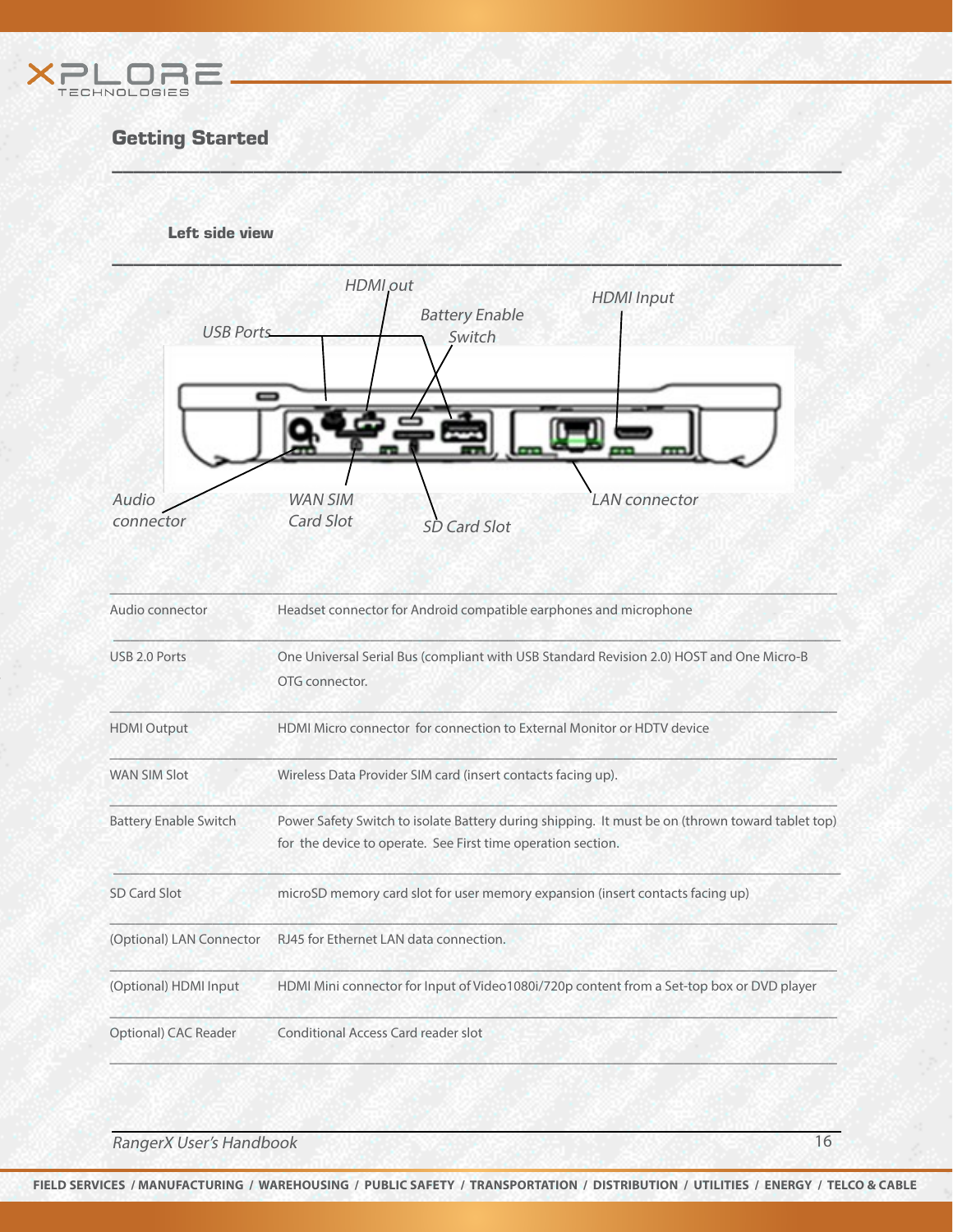

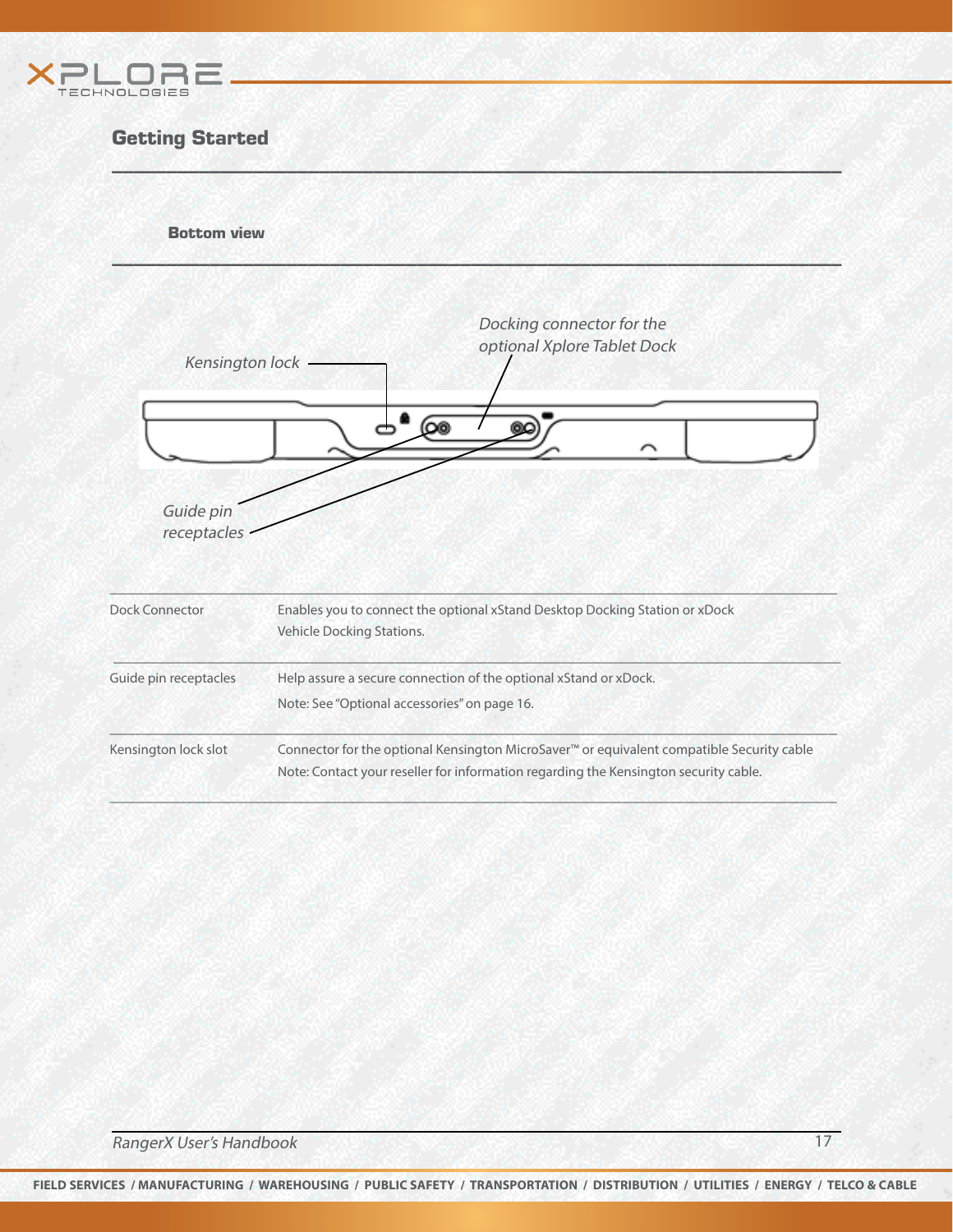

#### LED Status Indicator

The LED Status indicator lights show the status of system functions



| The following table defines the various LED states<br>Table 1: Status LED Indicator |                   |                                                           |
|-------------------------------------------------------------------------------------|-------------------|-----------------------------------------------------------|
| Model/State                                                                         | <b>LED State</b>  | Meaning                                                   |
| On state                                                                            | green, continuous | The computer is on, ready for use, and functioning        |
| On Charging                                                                         | green blinking    | The AC adapter is plugged in and the battery is charging. |
| Off state                                                                           | off (no light)    | The computer is off                                       |
| Off Charging                                                                        | Red blinking      | The computer is off and the battery is charging           |

 $W \subseteq M$  , we have a set of  $M$  , and  $M$  , and  $M$  , and  $M$  , and  $M$  , and  $M$  , and  $M$ 

\_\_\_\_\_\_\_\_\_\_\_\_\_\_\_\_\_\_\_\_\_\_\_\_\_\_\_\_\_\_\_\_\_\_\_\_\_\_\_\_\_\_\_\_\_\_\_\_\_\_\_\_\_\_\_\_\_\_\_\_\_\_\_\_\_\_\_

**RangerX User's Handbook** 18

**FIELD SERVICES / MANUFACTURING / WAREHOUSING / PUBLIC SAFETY / TRANSPORTATION / DISTRIBUTION / UTILITIES / ENERGY / TELCO & CABLE**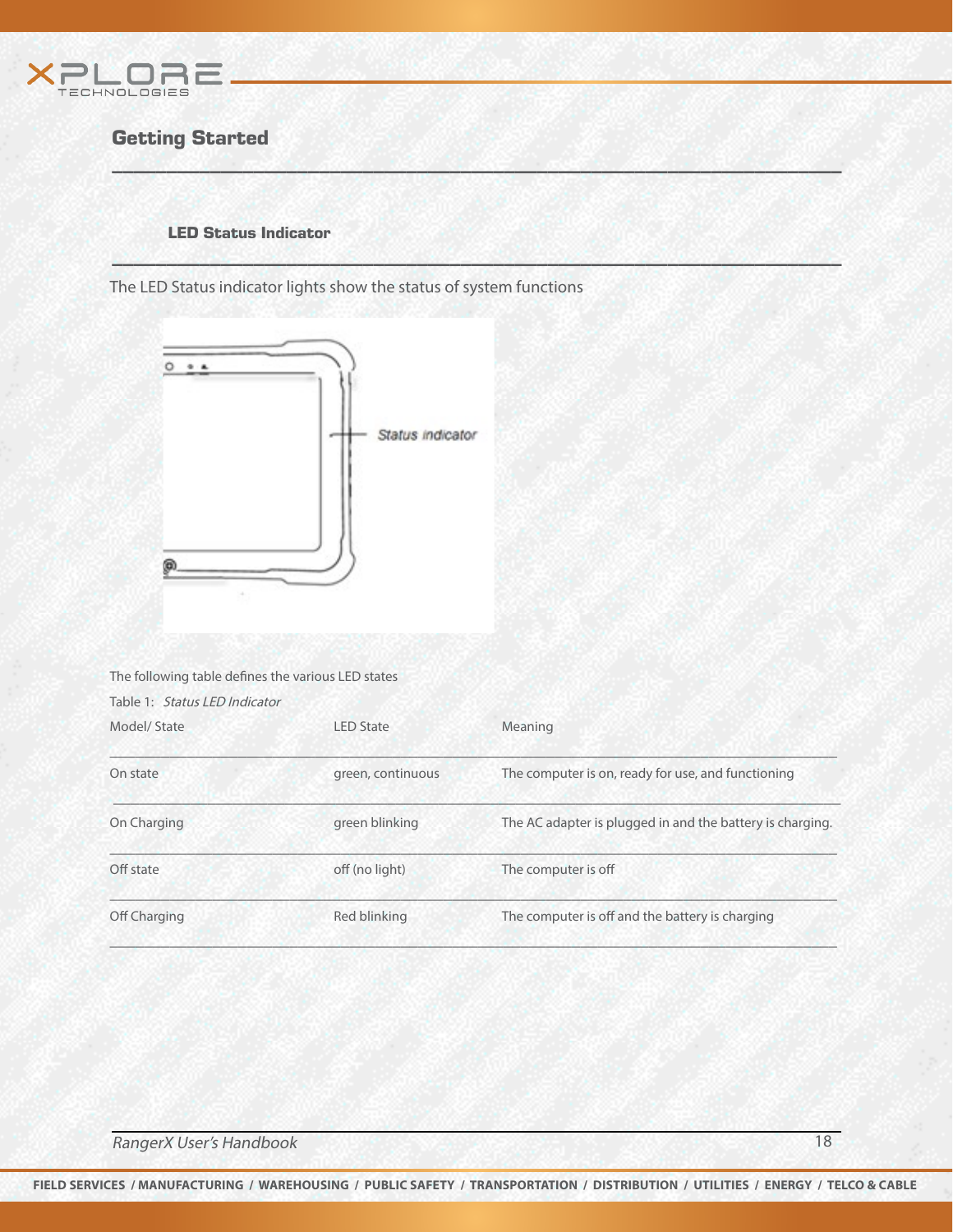

#### LED Status Indicator (Continued)

| Model/State | <b>IFD</b> State | Meaning                                                                                                                                                                                                                                                                                                                                                  |
|-------------|------------------|----------------------------------------------------------------------------------------------------------------------------------------------------------------------------------------------------------------------------------------------------------------------------------------------------------------------------------------------------------|
| On          | red blinking     | The computer is powered on, running on battery<br>power, and the charge level in the battery has<br>reached a minimum warning state. Plug the<br>computer into an AC/DC power source or install a<br>charged battery                                                                                                                                     |
| On          | red continuous   | The computer is on, running on battery power, and<br>the charge level in the battery has reached a critical<br>state. Plug the computer into an AC/DC power<br>source or install a charged battery.<br>Or:<br>The computer has encountered a fault and is not<br>operating normally. Contact your computer support<br>personnel, such as your help desk. |

 $\sim$  , and  $\sim$  , and  $\sim$  , and  $\sim$  , and  $\sim$  , and  $\sim$  , and  $\sim$  , and  $\sim$  , and  $\sim$  , and

 $W \subseteq M$  , we have a set of  $M$  , and  $M$  , and  $M$  , and  $M$  , and  $M$  , and  $M$  , and  $M$ 

\_\_\_\_\_\_\_\_\_\_\_\_\_\_\_\_\_\_\_\_\_\_\_\_\_\_\_\_\_\_\_\_\_\_\_\_\_\_\_\_\_\_\_\_\_\_\_\_\_\_\_\_\_\_\_\_\_\_\_\_\_\_\_\_\_\_\_

**RangerX User's Handbook** 19 and 19 and 19 and 19 and 19 and 19 and 19 and 19 and 19 and 19 and 19 and 19 and 19 and 19 and 19 and 19 and 19 and 19 and 19 and 19 and 19 and 19 and 19 and 19 and 19 and 19 and 19 and 19 and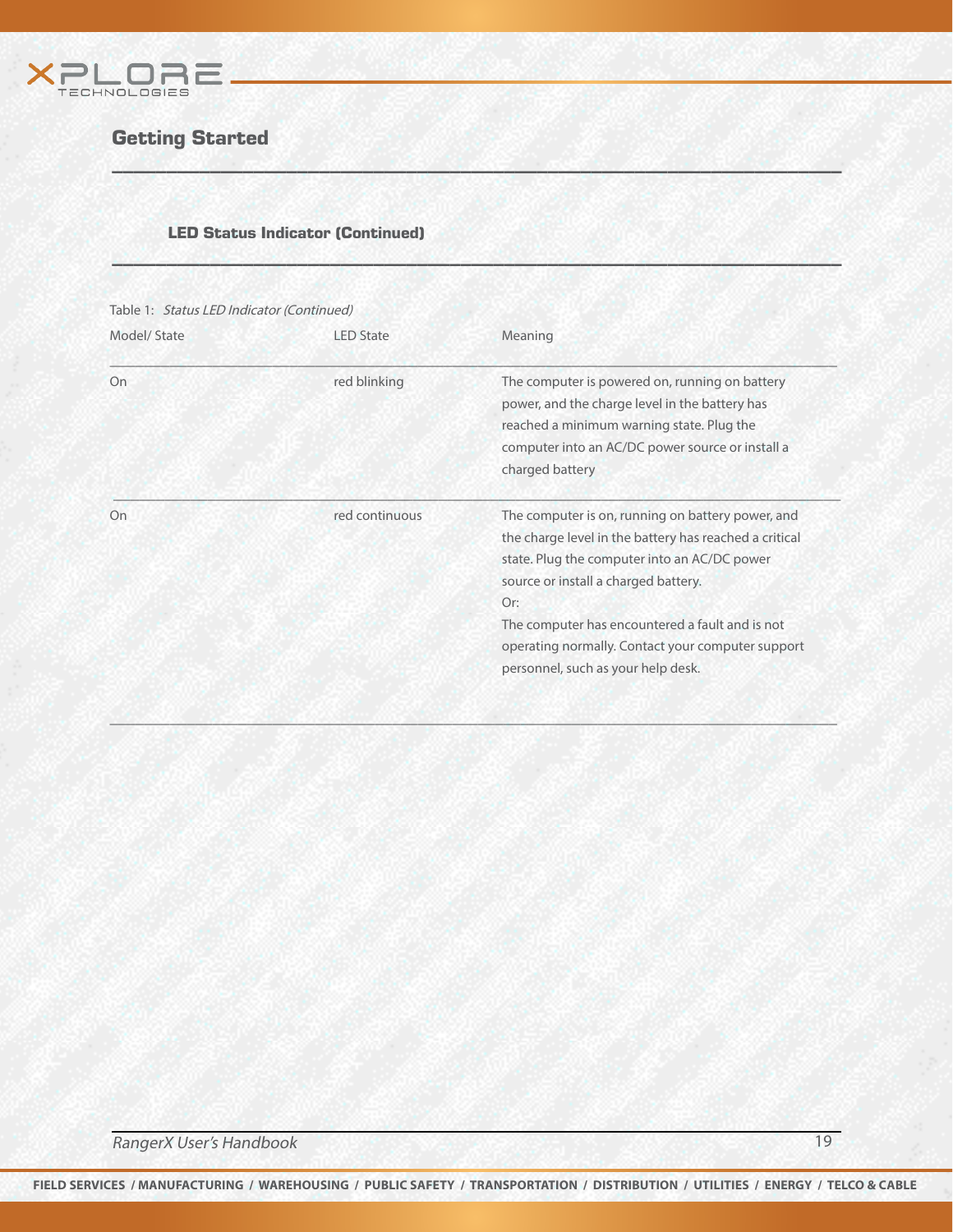

#### Quick-start guide

#### First time turning on the computer

 $W \subseteq M$  , we have a set of  $M$  , and  $M$  , and  $M$  , and  $M$  , and  $M$  , and  $M$  , and  $M$ 

\_\_\_\_\_\_\_\_\_\_\_\_\_\_\_\_\_\_\_\_\_\_\_\_\_\_\_\_\_\_\_\_\_\_\_\_\_\_\_\_\_\_\_\_\_\_\_\_\_\_\_\_\_\_\_\_\_\_\_\_\_\_\_\_\_\_\_

1. Find and Turn the Battery switch ON. A small screwdriver or paperclip may be used for this purpose. For Safety reasons the tablet is shipped with the Battery switch OFF and the tablet will not operate if this step is not taken. It is not necessary to turn the Battery switch of the device ON or OFF during normal device operation so this operation is only needed on initial device operation.

Battery Switch is ON when thrown toward the top side of the tablet.



- 2. Make sure the battery is charged or that the computer is plugged into an external power source.
- 3. Press the Power On/Off/Suspend/Resume button.

Power On/ Of Display Toggle and Suspend/ Resume button



4. Xplore Technologies Logo should display. Allow device to finish bootup and follow configuration instructions on your screen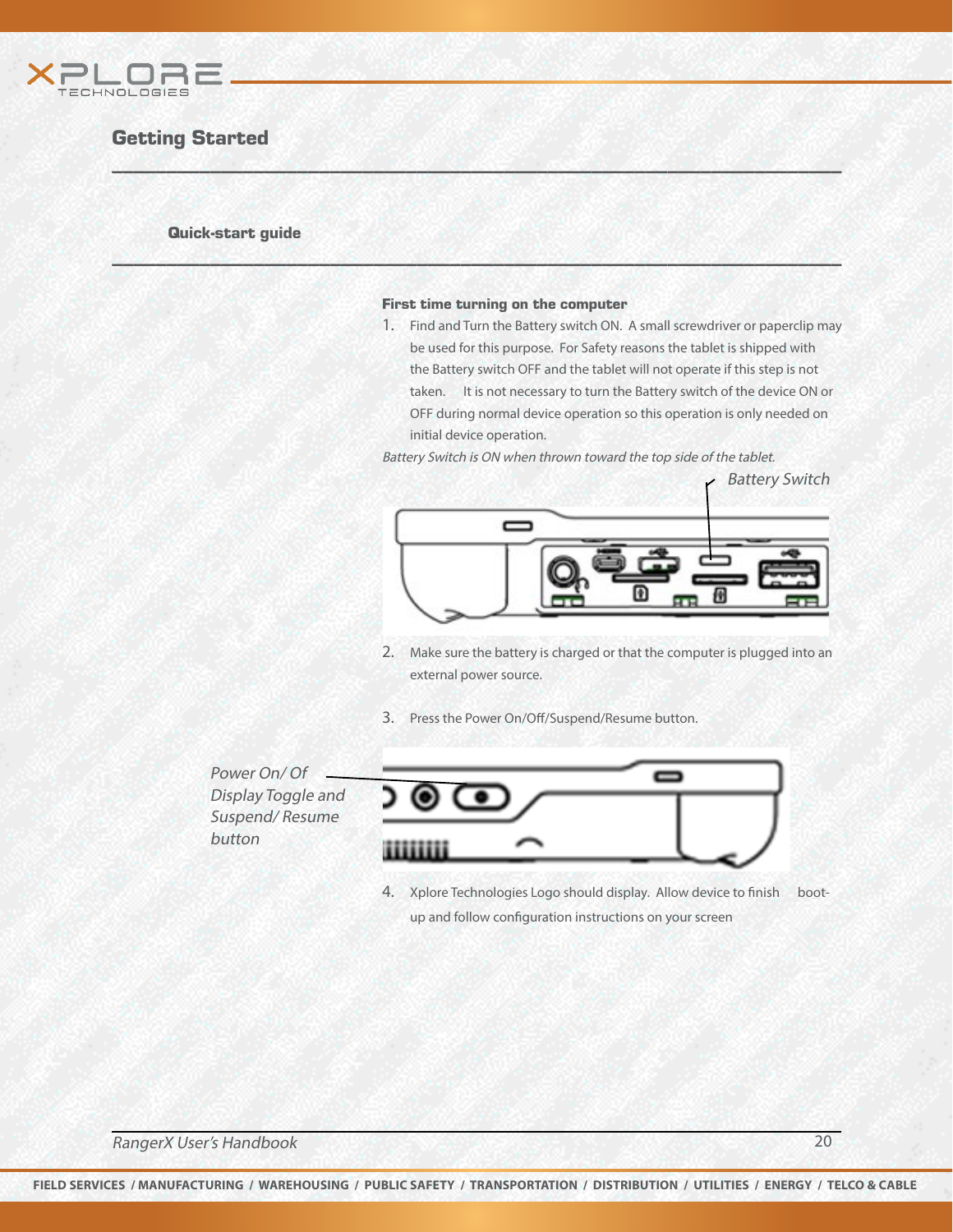

## Using the Tablet

Turning On/Off the computer

First time turning on the computer

 $W \subseteq M$  , we have a set of  $M$  , and  $M$  , and  $M$  , and  $M$  , and  $M$  , and  $M$  , and  $M$ 

\_\_\_\_\_\_\_\_\_\_\_\_\_\_\_\_\_\_\_\_\_\_\_\_\_\_\_\_\_\_\_\_\_\_\_\_\_\_\_\_\_\_\_\_\_\_\_\_\_\_\_\_\_\_\_\_\_\_\_\_\_\_\_\_\_\_\_

1. Press the Power On/Off/Suspend/Resume button



#### Turning off the computer

1. If the computer is in Suspend mode, press the Power On/Off/Suspend/ Resume button to resume operation.



- 2. Make sure the battery is charged or that the computer is pluggedin to an external power source.
- 3. Save your work.
- 4. Press and hold Power ON/OFF button for 3 seconds then release.
- 5. When Dialog box is shown press OK.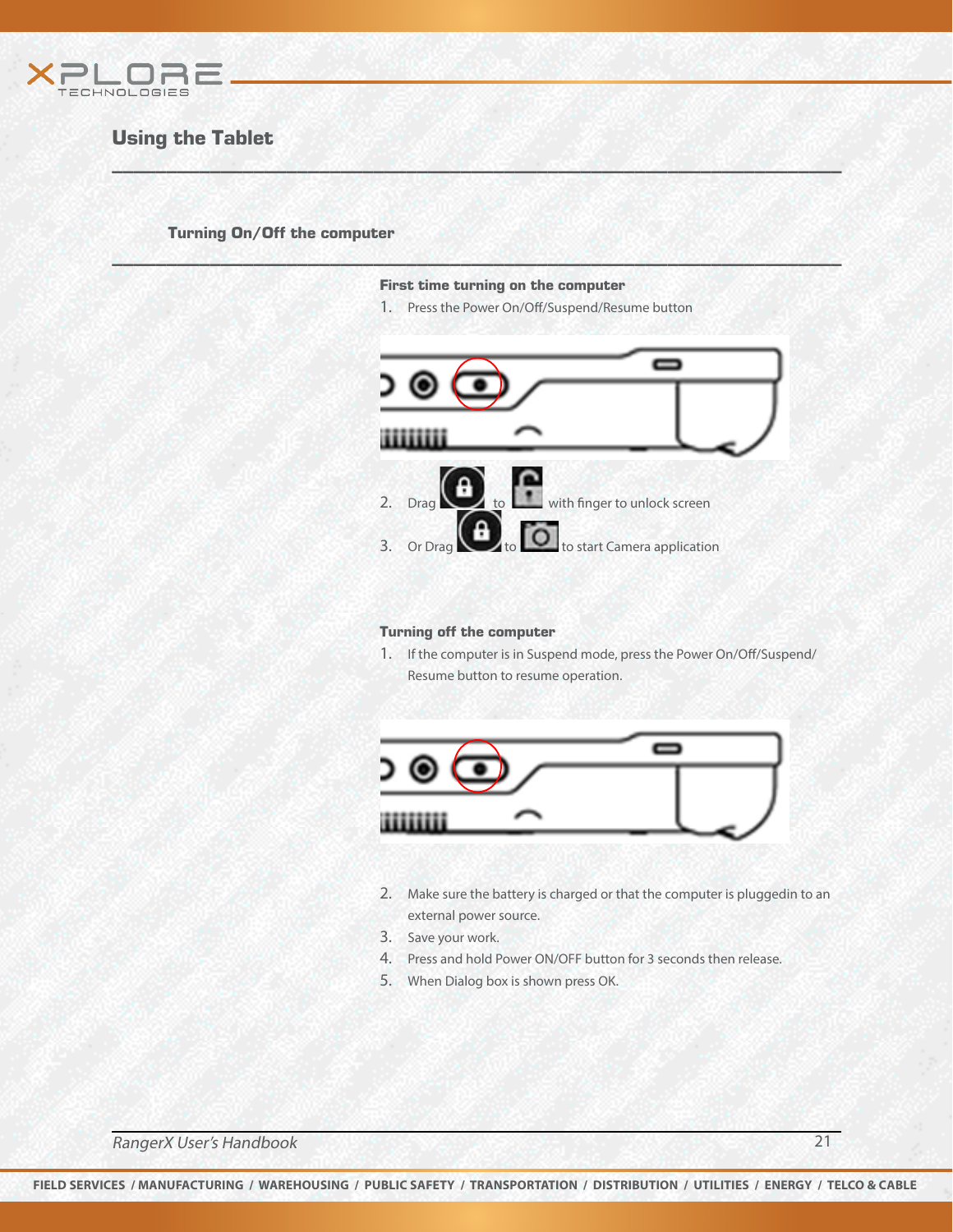

## Using the Tablet

#### Suspend Operation

To conserve battery power when you do not want to turn off the computer, put the computer into Suspend mode. (You can suspend operation without closing any apps.). The default configuration at time of purchase is for the system to enter suspend mode automatically after 5 minutes of no activity.

 $W \subseteq M$  , we have a set of  $M$  , and  $M$  , and  $M$  , and  $M$  , and  $M$  , and  $M$  , and  $M$ 

\_\_\_\_\_\_\_\_\_\_\_\_\_\_\_\_\_\_\_\_\_\_\_\_\_\_\_\_\_\_\_\_\_\_\_\_\_\_\_\_\_\_\_\_\_\_\_\_\_\_\_\_\_\_\_\_\_\_\_\_\_\_\_\_\_\_\_

To manually enter suspend mode press the Power switch briefly and release. The display should switch off, without any confirmation menu being presented.



#### Resume Operation

To resume tablet operation from Suspend mode follow the same procedure as turning the tablet on.

1. Press the Power On/Off/Suspend/Resume button

\_\_\_\_\_\_\_\_\_\_\_\_\_\_\_\_\_\_\_\_\_\_\_\_\_\_\_\_\_\_\_\_\_\_\_\_\_\_\_\_\_\_\_\_\_\_\_\_\_\_\_\_\_\_\_\_\_\_\_\_\_\_\_\_\_\_\_



If this is not successful the battery on the tablet may have fully discharged. Plug the tablet into AC power and repeat the procedure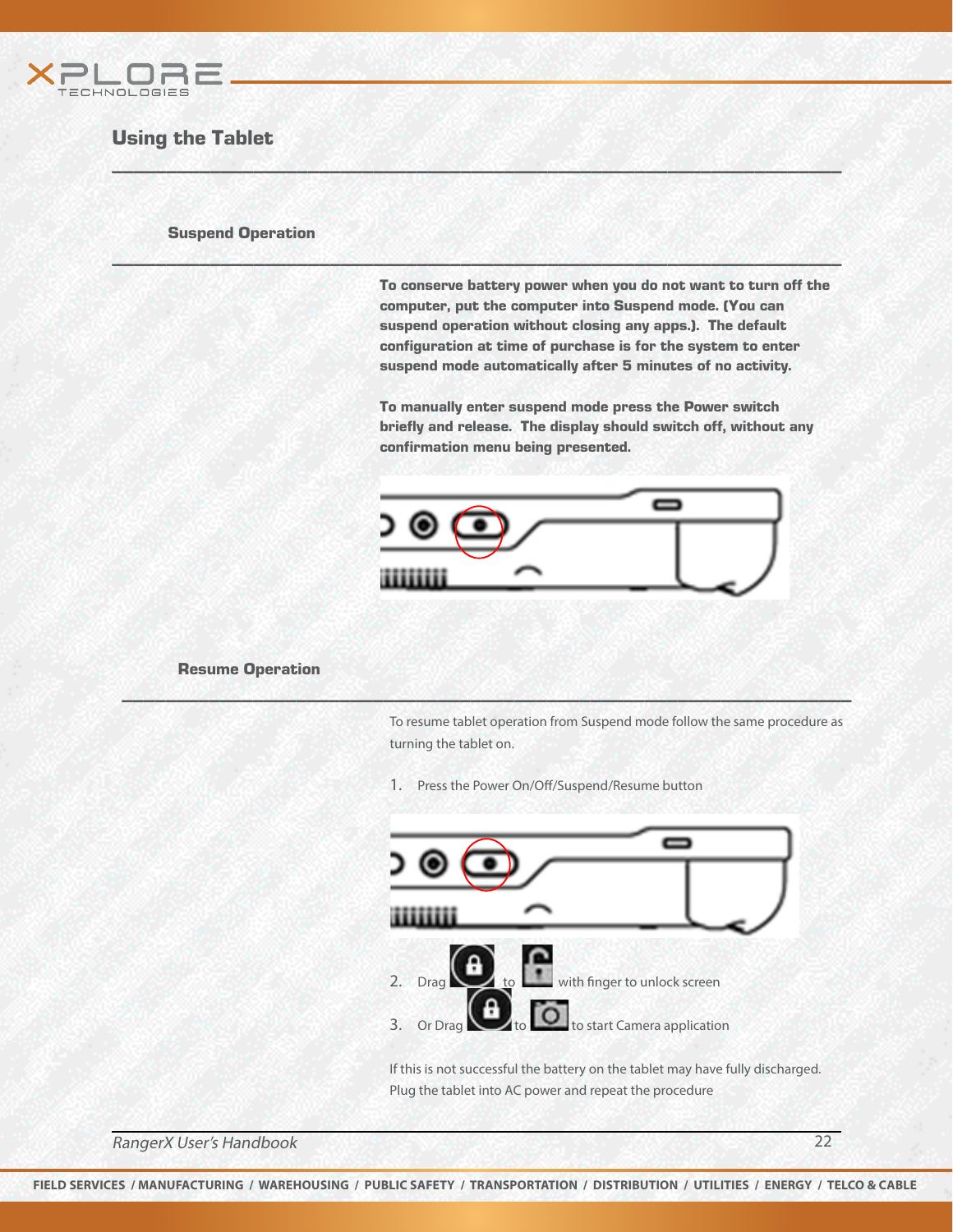

## Using the Tablet

Screen Input Operation



Touch- Select Item or option Touch and Hold- Open Special

 $W \subseteq M$  , we have a set of  $M$  , and  $M$  , and  $M$  , and  $M$  , and  $M$  , and  $M$  , and  $M$ 

\_\_\_\_\_\_\_\_\_\_\_\_\_\_\_\_\_\_\_\_\_\_\_\_\_\_\_\_\_\_\_\_\_\_\_\_\_\_\_\_\_\_\_\_\_\_\_\_\_\_\_\_\_\_\_\_\_\_\_\_\_\_\_\_\_\_\_



Drag- Scroll the screen Flick- Scroll the screen quickly Drag and drop- Move an item



Pinch- Zoom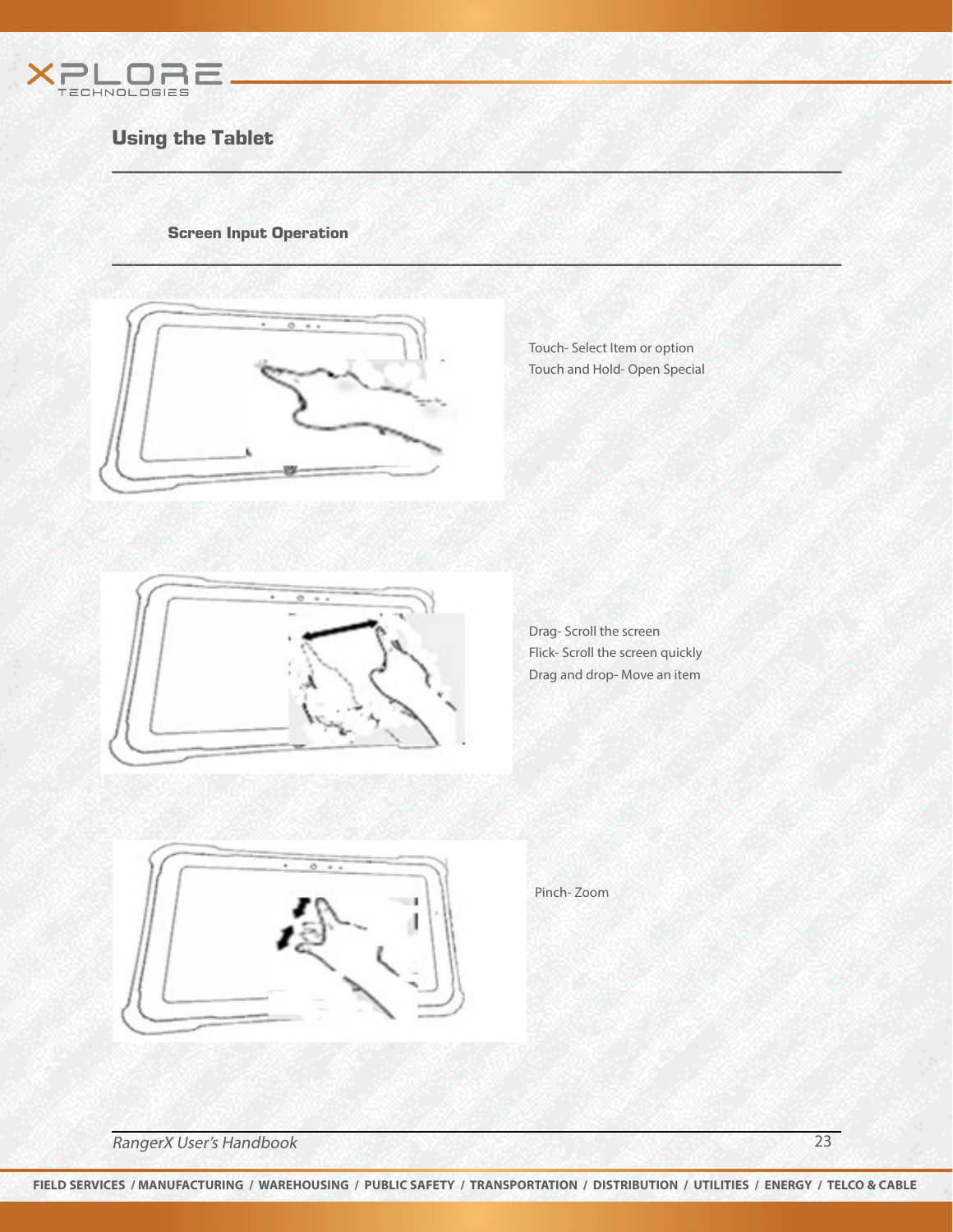

## Maintaining the Tablet

#### Caring for the Tablet

This section provides information about how to keep your tablet in top working condition.

#### *Checking power cords and connectors*

 $W \subseteq M$  , we have a set of  $M$  , and  $M$  , and  $M$  , and  $M$  , and  $M$  , and  $M$  , and  $M$ 

\_\_\_\_\_\_\_\_\_\_\_\_\_\_\_\_\_\_\_\_\_\_\_\_\_\_\_\_\_\_\_\_\_\_\_\_\_\_\_\_\_\_\_\_\_\_\_\_\_\_\_\_\_\_\_\_\_\_\_\_\_\_\_\_\_\_\_

Check AC and DC power cords and power connectors periodically for damage. Replace the power cord immediately if you find any damage.

\_\_\_\_\_\_\_\_\_\_\_\_\_\_\_\_\_\_\_\_\_\_\_\_\_\_\_\_\_\_\_\_\_\_\_\_\_\_\_\_\_\_\_\_\_\_\_\_\_\_\_\_\_\_\_

#### Protecting the computer from damages

- Your computer is designed to sustain a multiple-axis drop to anonyielding surface. Do not intentionally drop the computer,because the cumulative effects of multiple drops may damage thecomputer.
- Do not place heavy objects on the computer.
- Do not disassemble the computer.
- Keep the computer at least 5 inches (13 centimeters) away from any electrical appliance that generates a strong magnetic field, such as a motor, magnet, TV, refrigerator, or large audio speakers.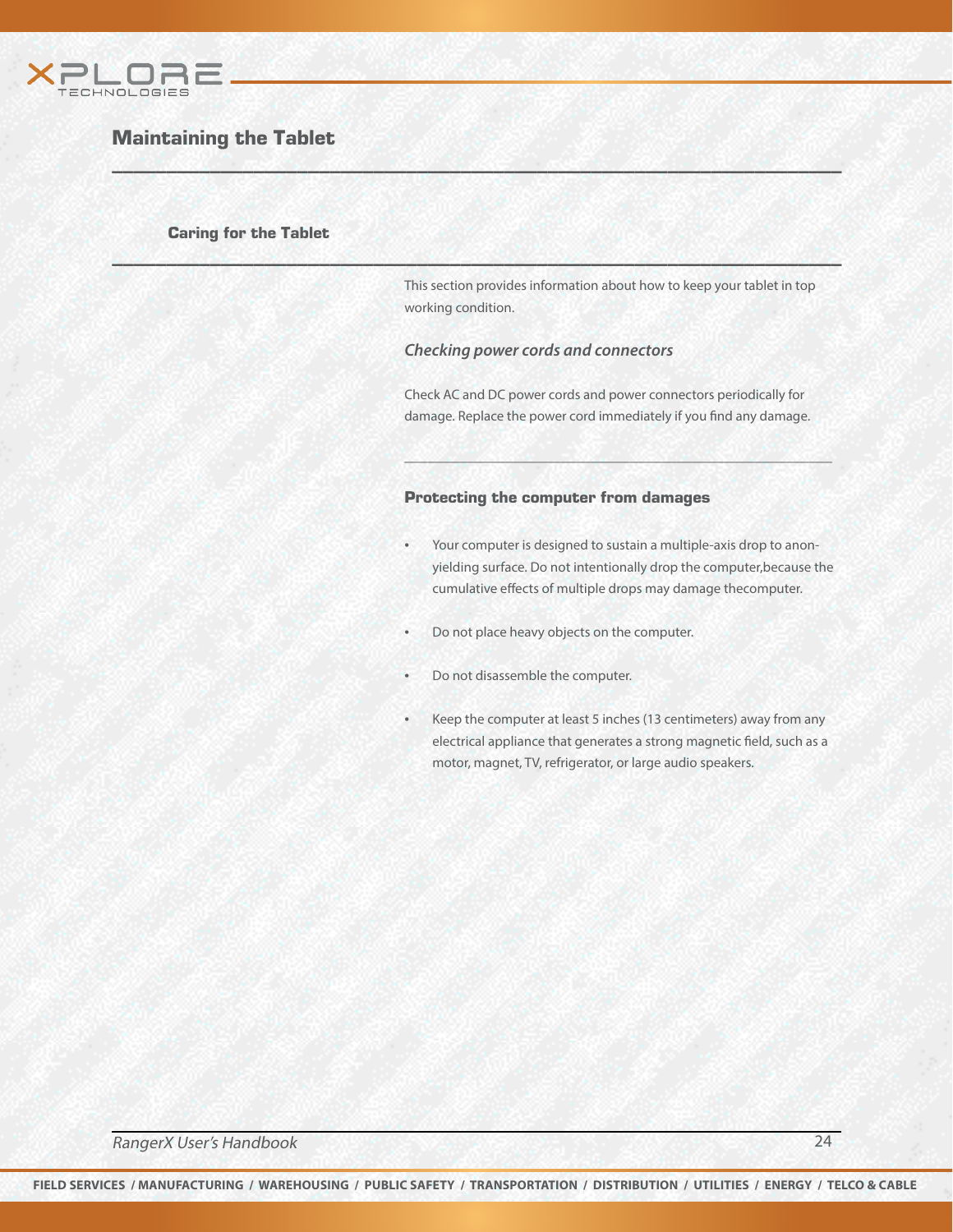

## Maintaining the Tablet

#### Caring for the Tablet

#### Storing the Computer

\_\_\_\_\_\_\_\_\_\_\_\_\_\_\_\_\_\_\_\_\_\_\_\_\_\_\_\_\_\_\_\_\_\_\_\_\_\_\_\_\_\_\_\_\_\_\_\_\_\_\_\_\_\_\_\_\_\_\_\_\_\_\_\_\_\_\_

 $W \subseteq M$  , we have a set of  $M$  , and  $M$  , and  $M$  , and  $M$  , and  $M$  , and  $M$  , and  $M$ 

You can store the computer in the Off state for about 30 days with a fully charged battery installed. After this period, recharge the battery or replace it with a charged battery.

\_\_\_\_\_\_\_\_\_\_\_\_\_\_\_\_\_\_\_\_\_\_\_\_\_\_\_\_\_\_\_\_\_\_\_\_\_\_\_\_\_\_\_\_\_\_\_\_\_\_\_\_\_\_\_\_\_\_\_\_\_\_

#### Caring for the display screen

To clean the display screen, dampen a soft cotton cloth with water and gently wipe the screen surface.

Note: Do not use isopropyl alcohol to clean the screen. Alcohol may damage the surface of the screen.

\_\_\_\_\_\_\_\_\_\_\_\_\_\_\_\_\_\_\_\_\_\_\_\_\_\_\_\_\_\_\_\_\_\_\_\_\_\_\_\_\_\_\_\_\_\_\_\_\_\_\_\_\_\_\_

#### Protecting the computer from damages

The screen protector is a durable, replaceable writing surface that protects the display screen from abrasion. To obtain screen protectors, check with your reseller, or go to the Xplore Web site at www.xploretech.com for ordering information. Additional information about installation is included with the screen protectors.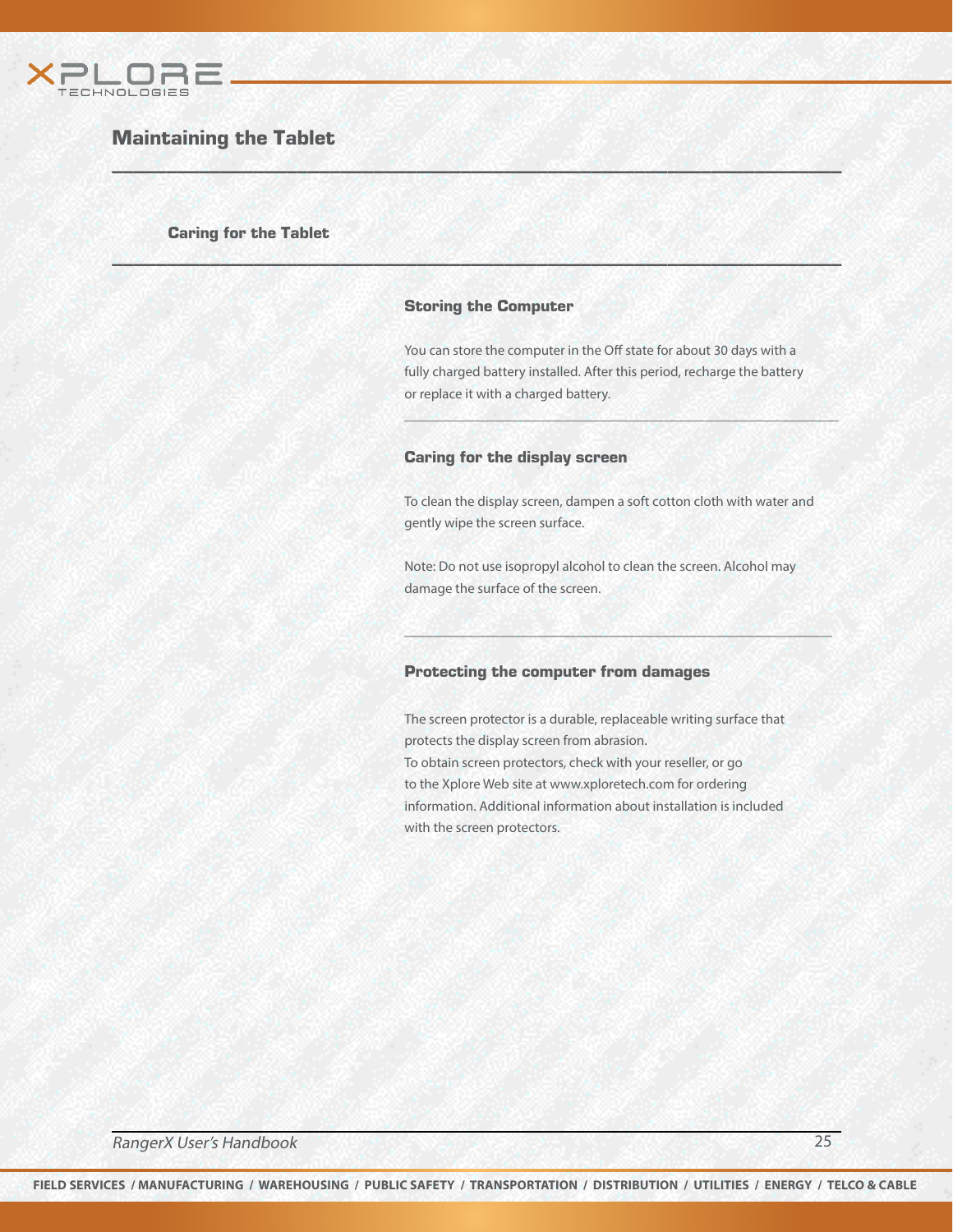

## Maintaining the Tablet

Caring for the Tablet

#### Removing the Screen Protector

 $W \subseteq M$  , we have a set of  $M$  , and  $M$  , and  $M$  , and  $M$  , and  $M$  , and  $M$  , and  $M$ 

\_\_\_\_\_\_\_\_\_\_\_\_\_\_\_\_\_\_\_\_\_\_\_\_\_\_\_\_\_\_\_\_\_\_\_\_\_\_\_\_\_\_\_\_\_\_\_\_\_\_\_\_\_\_\_\_\_\_\_\_\_\_\_\_\_\_\_

Slide your fingernail under the edge of the screen protector and pull the protector away from the screen.

\_\_\_\_\_\_\_\_\_\_\_\_\_\_\_\_\_\_\_\_\_\_\_\_\_\_\_\_\_\_\_\_\_\_\_\_\_\_\_\_\_\_\_\_\_\_\_\_\_\_\_\_\_\_\_\_\_\_\_\_\_\_

#### Installing a new screen protector

Follow the instructions included with your screen protector replacement kit.

Note: If a screen protector is already installed on the display screen, remove it before installing the new screen protector.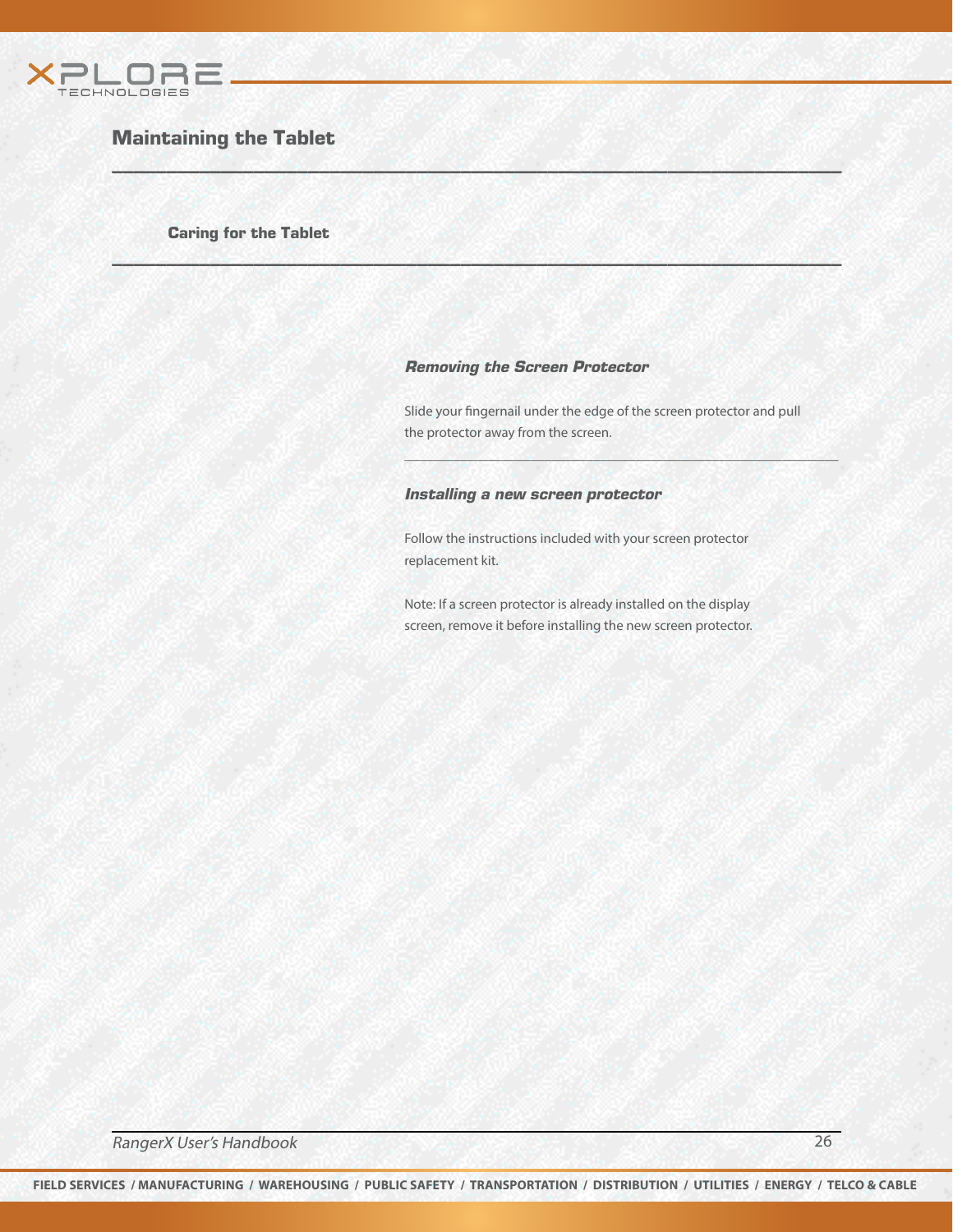

## **Troubleshooting**

Table 7 contains solutions to some problems. If you cannot solve the problem by taking the actions described, contact your local help desk or your reseller for further assistance.

## **Table 7 Troubleshooting the contract of the contract of the contract of the contract of the contract of the contract of the contract of the contract of the contract of the contract of the contract of the contract of the c**

| <b>Problem</b> | <b>Possible causes and solution</b> |  |  |
|----------------|-------------------------------------|--|--|
|                |                                     |  |  |

 $\sim$  0.000  $\sim$  0.000  $\sim$  0.000  $\sim$  0.000  $\sim$  0.000  $\sim$  0.000  $\sim$  0.000  $\sim$  0.000  $\sim$  0.000  $\sim$  0.000  $\sim$  0.000  $\sim$ 

 $\mu$  , and the set of the set of the set of the set of the set of the set of the set of the set of the set of the set of the set of the set of the set of the set of the set of the set of the set of the set of the set of t

\_\_\_\_\_\_\_\_\_\_\_\_\_\_\_\_\_\_\_\_\_\_\_\_\_\_\_\_\_\_\_\_\_\_\_\_\_\_\_\_\_\_\_\_\_\_\_\_\_\_\_\_\_\_\_\_\_\_\_\_\_\_\_\_\_\_\_\_\_\_\_\_\_\_\_\_\_\_\_\_\_\_\_\_\_\_\_\_\_\_\_\_\_\_\_\_\_\_\_\_\_\_\_\_

 $W \subseteq M$  , we have a set of  $M$  , and  $M$  , and  $M$  , and  $M$  , and  $M$  , and  $M$  , and  $M$ 

Computer will not start  $\blacksquare$  The battery may be defective or discharged to a critically low level. Connect an external power supply (such as the AC adapter) oR install a charged battery. See "Using the battery" on page 54. - Internal components may be above or below the acceptable operating range (below -20° C or above 60° C). After the temperature returns to safe operating range the computer will start. In der der Start. Der Start in der Start. Der Start.

The Computer will not resume operation - The battery may be defective or discharged to a critically low level. When the battery reaches a critically low level, the computer is forced into Suspend- to-RAM mode to avoid a total system power failure. Connect an external power supply (such as the AC adapter) or install a charged battery. See "Using the battery" on page 54. -The computer may be at the critical thermal limit. To avoiddamage to heat-sensitive components, the computer enters Suspend-to-RAM mode when the computer operates above 60° C. Operation automatically resumes when the computer cools to below 60° C. Move the computer to a cooler location.after being suspended

The Status LED is red, continuous - The computer is on, running under battery power, and the charge level in the battery has reached a critical level. Plug the computer into an AC/DC power source or install a charged battery. - The system has encountered a fault and is preventing normal operation. Contact your local help desk.

The Status LED is red, blinking The Computer is powered on, running under battery power, and the charge level in the battery is at a minimum warning level. Plug the computer into an AC/DC power source or install a charged battery.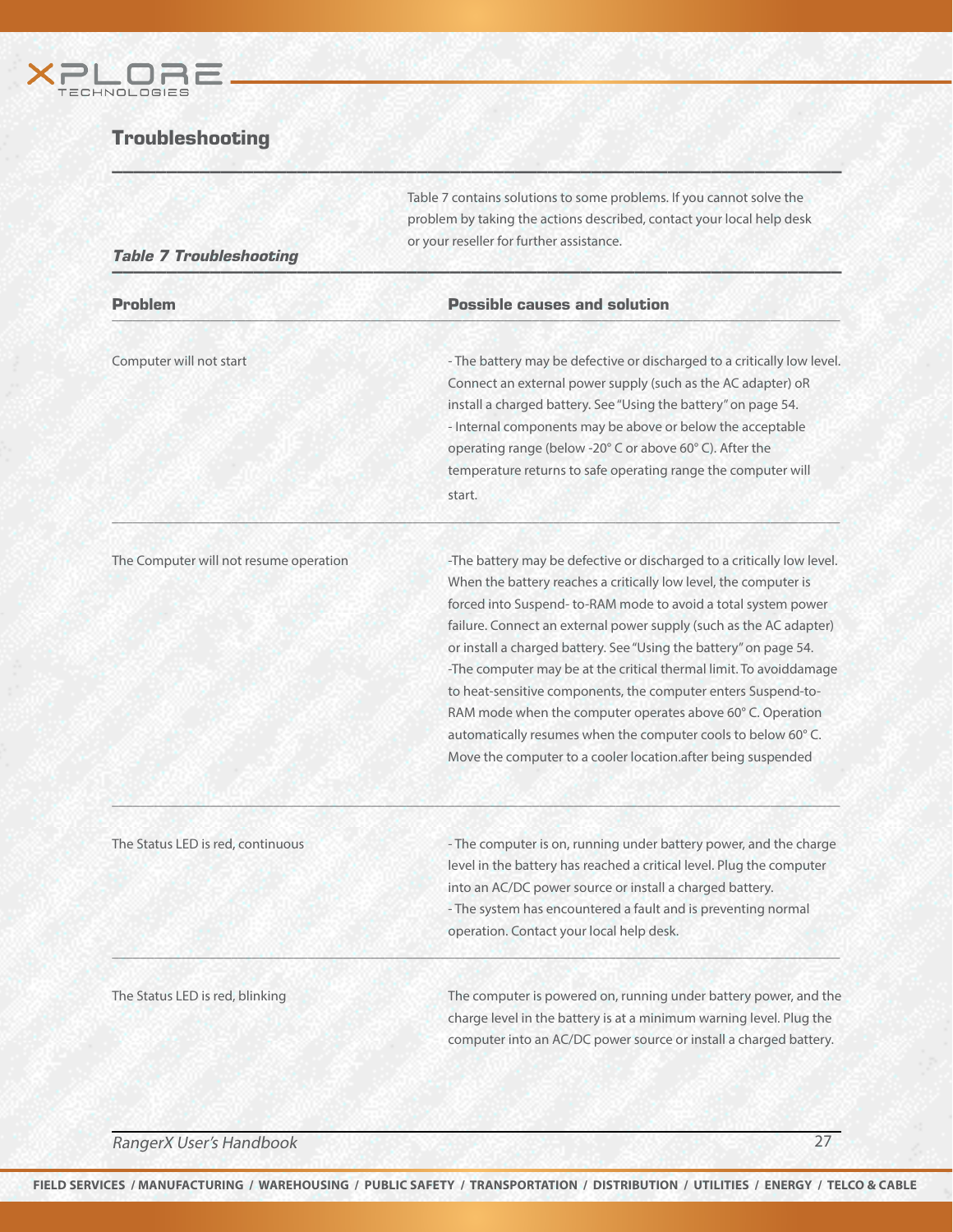

## Troubleshooting

# Table 7 Troubleshooting (continued) \_\_\_\_\_\_\_\_\_\_\_\_\_\_\_\_\_\_\_\_\_\_\_\_\_\_\_\_\_\_\_\_\_\_\_\_\_\_\_\_\_\_\_\_\_\_\_\_\_\_\_\_\_\_\_\_\_\_\_\_\_\_\_\_\_\_\_

| <b>Problem</b>                               | <b>Possible causes and solution</b>                                                                                                     |
|----------------------------------------------|-----------------------------------------------------------------------------------------------------------------------------------------|
| Display screen is blank or difficult to read | Confirm that the computer is on (the Power icon is displayed<br>continuously in the Status area).                                       |
|                                              | The brightness may be set too low, causing the screen to appear<br>too dark. To change system brightness, press Settings Icon, Display, |
|                                              | Brightness.                                                                                                                             |
|                                              | The video time-out may have expired. Tap the display screen to<br>reactivate the display.                                               |
|                                              | Note: This is a normal, power-saving feature.                                                                                           |
| Headphone or speaker volume is too low       | The volume may be in Mute mode or set too low. Follow the                                                                               |
|                                              | Instruction to adjust headphone or speaker volume.                                                                                      |
|                                              | Make sure the volume control in your audio software is set to an<br>audible level.                                                      |
| An external device is not working with the   | The device may need to be enabled in the computer's configurator                                                                        |
|                                              |                                                                                                                                         |

 $W \subseteq M$  , we have a set of  $M$  , and  $M$  , and  $M$  , and  $M$  , and  $M$  , and  $M$  , and  $M$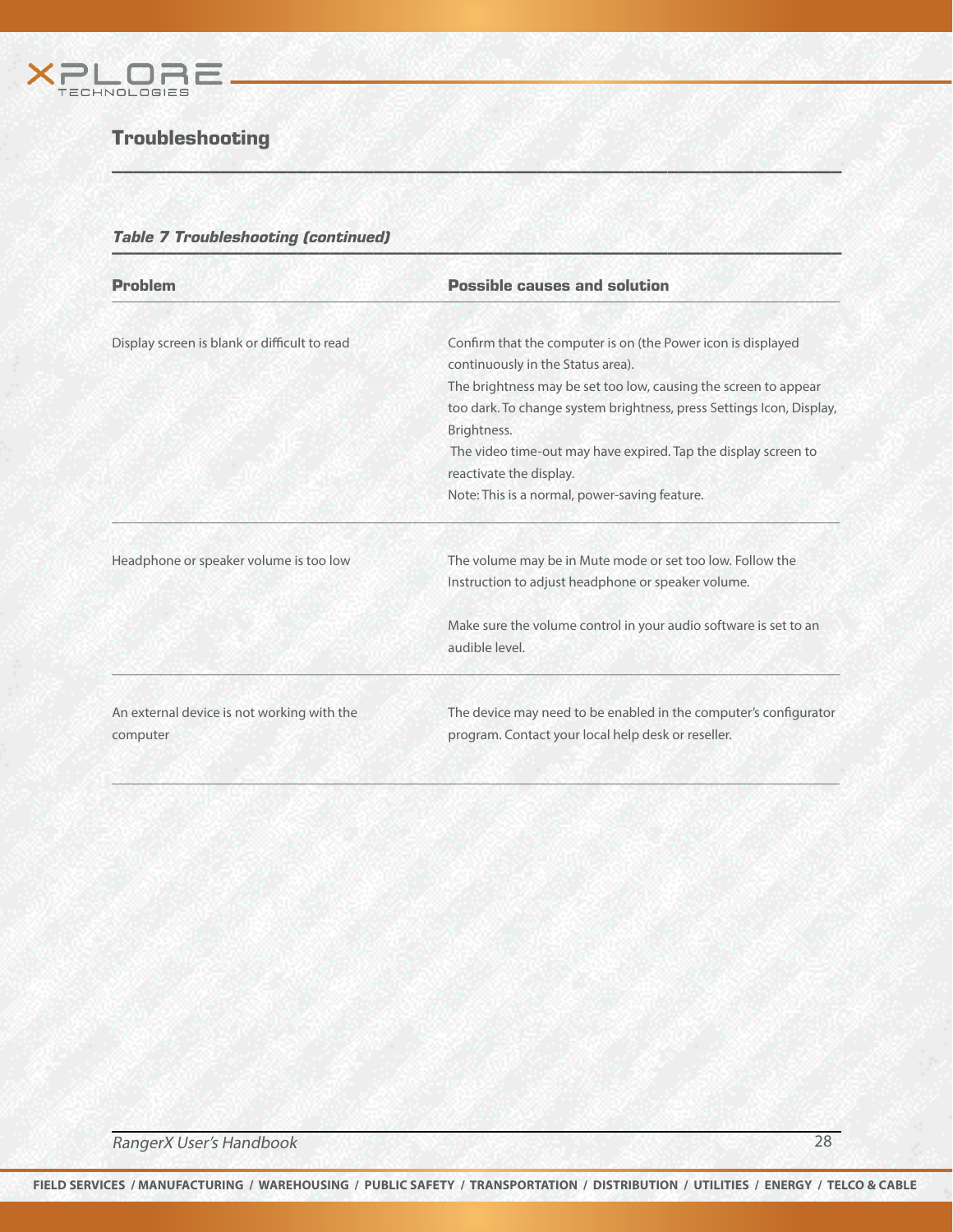

## Hardware Specifications

## **Physical**

| Dimensions | $11.1''$ x 7.2" x .85" (W x H x D) |
|------------|------------------------------------|
| Weight     | $2.2$ lbs (.99 kgs)*               |

#### **Processing**

| Chip Set               | OMAP4470 Dual core ARM A9 |
|------------------------|---------------------------|
| <b>Processor Speed</b> | Up to 1.5 GHz*            |

\*Varies according to you computers configuration

 $W \subseteq M$  , we have a set of  $M$  , and  $M$  , and  $M$  , and  $M$  , and  $M$  , and  $M$  , and  $M$ 

## Memory/ storage

| <b>Main RAM</b>          | 2GB LPDDR2                                                                                      |
|--------------------------|-------------------------------------------------------------------------------------------------|
| <b>RAM Options</b>       | None                                                                                            |
| L <sub>2</sub> Cache     | 1MB cache                                                                                       |
| Storage                  | 32GB eMMC                                                                                       |
| <b>Storage Expansion</b> | -up to 160 GB<br>-One User accessible micro SD<br>- One internal non User accessible<br>microSD |

#### **Display**

| <b>Display</b> | Color LCD<br><b>Projected Capacitative Touch Panel</b><br>10.1 TFT WVGA (1366x768), 16M<br>colors<br>Brightness:up to 500 nits<br>Viewing Angle: Horizontal 89<br>degrees Vertical 10 degrees (min) |
|----------------|-----------------------------------------------------------------------------------------------------------------------------------------------------------------------------------------------------|
|                | Contrast Ratio: Typ. 500:1, Min 100:1                                                                                                                                                               |
| Graphics       | Powerful Imagination PowerVR<br>SX544 Graphics processor for<br>low-power, high-performance<br>3D/2D graphics, video, and display<br>capabilities.                                                  |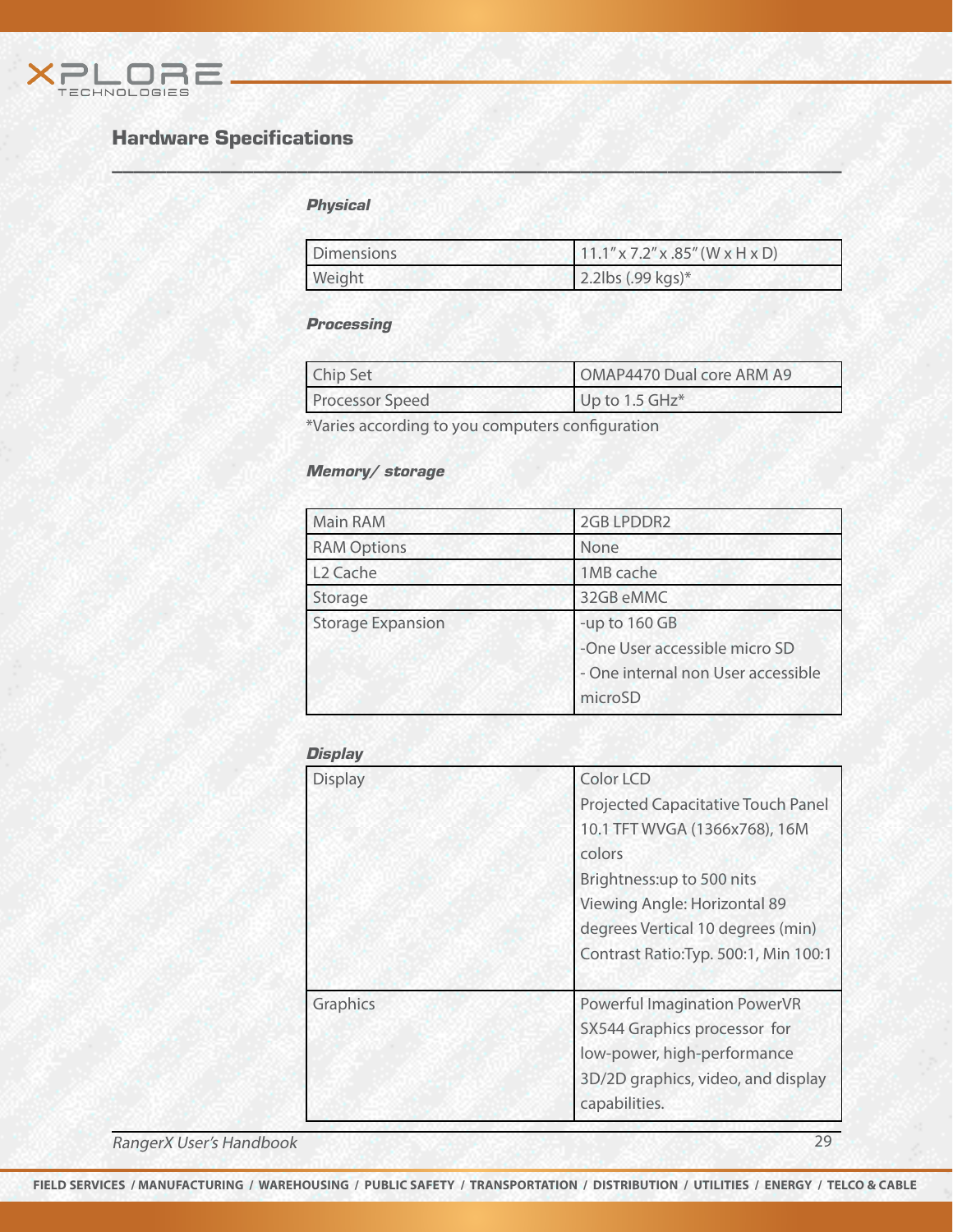

## Hardware Specifications

## **Interface**

 $W \subseteq M$  , we have a set of  $M$  , and  $M$  , and  $M$  , and  $M$  , and  $M$  , and  $M$  , and  $M$ 

| Wireless Radio               | · One internal WiFi 802.11 abgn<br>• One Bluetooth radio<br>• One FM Transmitter                                                                                                                                |
|------------------------------|-----------------------------------------------------------------------------------------------------------------------------------------------------------------------------------------------------------------|
| <b>Integrated Interfaces</b> | $\cdot$ DC-in<br>$\cdot$ USB (2) 2.0<br>• Headset and Microphone Jack<br>• HDMI output<br>· microSD Card slot<br>• WAN SIM slot<br>• LAN (RJ-45 optional)<br>• CAC Reader (optional)<br>• HDMI input (optional) |
| <b>KeyPad/ User Controls</b> | • Application buttons with primary<br>and<br>secondary functions<br>· Power On/Off/Suspend/Resume<br>button                                                                                                     |

#### Power

| <b>Main Battery</b> | · Serviceable Lithium Ion<br>• 3.7V @ 9600mAh (35.52 Whr)<br>· Recharge Time: 3.5 hours (90%)<br>• Life: Up to 10 hours. (Battery life is<br>dependent on operating system,<br>power<br>management, and applications in<br>use.)<br>· Suspend Life: Min. 5 days |
|---------------------|-----------------------------------------------------------------------------------------------------------------------------------------------------------------------------------------------------------------------------------------------------------------|
| <b>AC Adapter</b>   | Auto-sensing 100-240V, supplying<br>12 VDC, with a current of 2 A                                                                                                                                                                                               |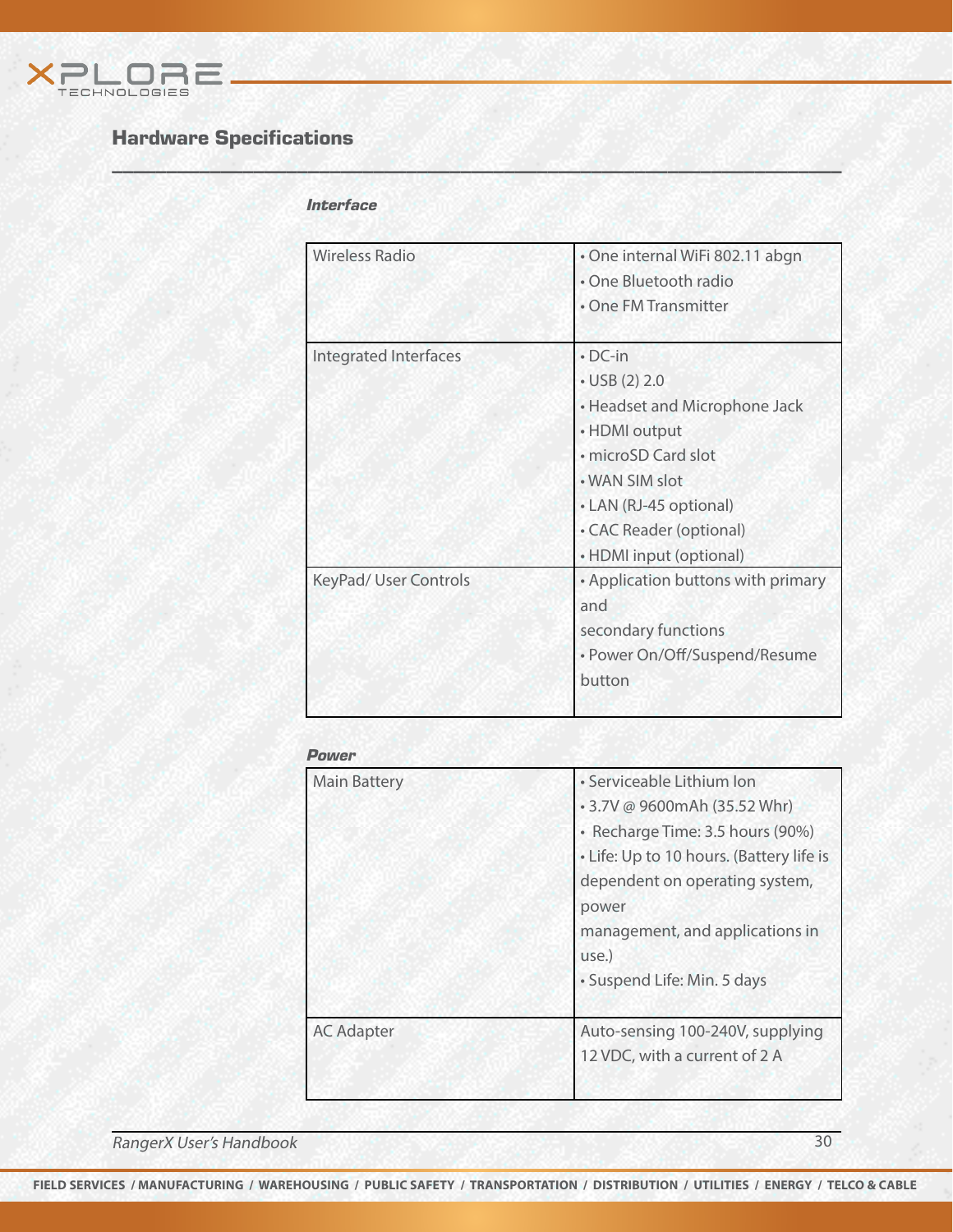

## Hardware Specifications

#### **Environmental**

| Temperature | • Operating:<br>-4 <sup>°</sup> to 140 <sup>°</sup> F (-20 <sup>°</sup> to 60 <sup>°</sup> C) |
|-------------|-----------------------------------------------------------------------------------------------|
|             | · Storage:                                                                                    |
|             | -4 <sup>°</sup> to 158 <sup>°</sup> F (-20 <sup>°</sup> to 75 <sup>°</sup> C)                 |
| Humidity    | 95% non-condensing                                                                            |
| Shock/Drop  | Four-foot drop to plywood, operating on all                                                   |
|             | surfaces, edges and corners                                                                   |
| Vibration   | $-0.04$ g $\wedge$ 2/Hz, 20 Hz - 1000 Hz                                                      |
|             | -6dB/octave 1000 Hz - 2000 Hz                                                                 |

 $W \subseteq M$  , we have a set of  $M$  , and  $M$  , and  $M$  , and  $M$  , and  $M$  , and  $M$  , and  $M$ 

## Agency Approvals

| 47CFR Part 15 subpart B, 47CFR Part 15      |
|---------------------------------------------|
| subpart C, 47CFR Part 15 subpart E, 47CFR   |
| Part22, 4CFR Part 24, 47CFR Part 27, ICES-  |
| 003: 2004 Issue4, RSS-210 Issue 8, EN55022/ |
| EN55024, IEC 61000-3-2, IEC61000-3-3, ETSI  |
| 301-537, ETSI 301-489-1, ETSI301-893, ETSI  |
| 300-328                                     |
|                                             |
| UI60980, IEC60980, EN 60980                 |
|                                             |

## Operating System

| <b>Operating Systems</b> | Google Android 4.2.2 Jelly Bean |  |
|--------------------------|---------------------------------|--|
|                          |                                 |  |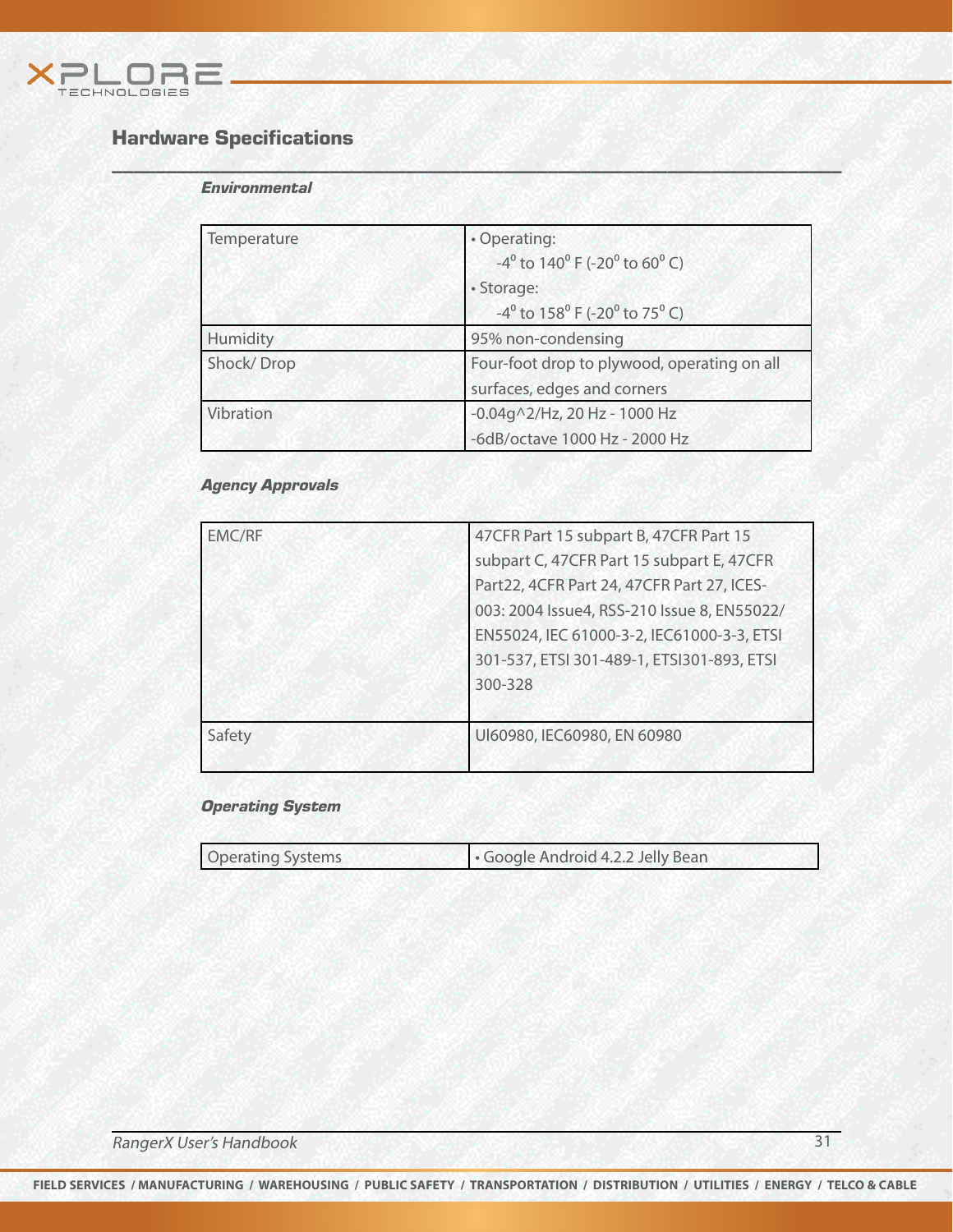



#### FCC notices

 $W \subseteq M$  , we have a set of  $M$  , and  $M$  , and  $M$  , and  $M$  , and  $M$  , and  $M$  , and  $M$ 

This device complies with Part 15 of the FCC Rules .Operation is subject to the following two conditions: (1) this device may not cause harmful interference, and (2) this device must accept any interference received, including interference that may cause undesired operation. Modifications not expressly approved by Xplore Technologies could void this user's authority to operate the equipment.

 $\mathcal{L}_\mathcal{D}(\mathcal{L}_\mathcal{D},\mathcal{L}_\mathcal{D})=\mathcal{L}_\mathcal{D}(\mathcal{L}_\mathcal{D},\mathcal{L}_\mathcal{D})=\mathcal{L}_\mathcal{D}(\mathcal{L}_\mathcal{D},\mathcal{L}_\mathcal{D})=\mathcal{L}_\mathcal{D}(\mathcal{L}_\mathcal{D},\mathcal{L}_\mathcal{D})$ 

Note: This equipment has been tested and found to comply with the limits for a Class B digital device, pursuant to Part 15 of the FCC Rules.. These limits are designed to provide reasonable protection against harmful interference in a residential installation. This equipment generates, uses and can radiate radio frequency energy and, if not installed and used in accordance with the instructions, may cause harmful interference to radio communications. However, there is no guarantee that interference will not occur in a particular installation. If this equipment does cause harmful interference to radio or television reception, which can be determined by turning the equipment off and on, the user is encouraged to try to correct the interference by one or more of the following measures: - Reorient or relocate the receiving antenna.

- Increase the separation between the equipment and receiver.
- Connect the equipment into an outlet on a circuit different from that to which the receiver is connected.
- Consult the dealer or an experienced radio/TV technician for help.

#### WLAN: (Wi-Fi)

Please note that 5150-5250MHz (ch. 36-48) is restricted to indoor-use only in many countries including the United States.

\_\_\_\_\_\_\_\_\_\_\_\_\_\_\_\_\_\_\_\_\_\_\_\_\_\_\_\_\_\_\_\_\_\_\_\_\_\_\_\_\_\_\_\_\_\_\_\_\_\_\_\_\_\_\_\_\_\_\_\_\_\_

#### RF Exposure

Tests for SAR are conducted using standard operating positions specified bythe FCC with the tablet PC transmitting at its highest certified power level inall tested frequency bands. Although the SAR is determined at the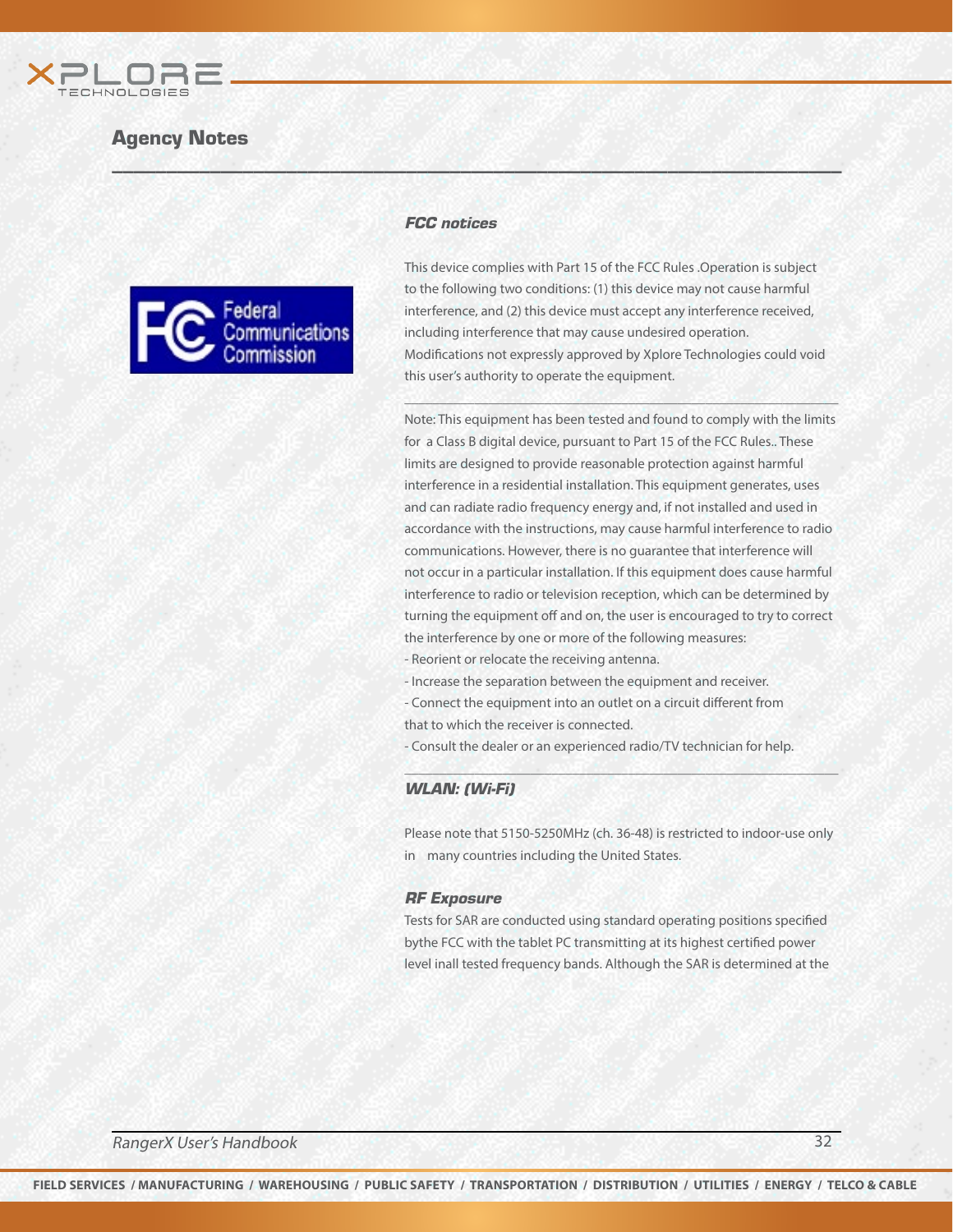

Before a tablet PC model is available for sale to the public, it must be tested and certified to the FCC and IC that it does not exceed the limit established by the government-adopted requirement for safe exposure. The tests are performed in positions and locations (e.g., next to body/lap) as required by the FCC for each model. (next to body/lap measurements may differ among tablet PC models, depending upon available accessories and FCC and IC requirements). While there may be differences between the SAR levels of various tablet PCs and at various positions, they are all required to meet the government regulations for safe exposure.

This device was evaluated and shown to comply with FCC and IC SAR RF exposure requirements.

Avoid covering or holding antennas when transmitting. Antenna locations are shown in the following figure.





\_\_\_\_\_\_\_\_\_\_\_\_\_\_\_\_\_\_\_\_\_\_\_\_\_\_\_\_\_\_\_\_\_\_\_\_\_\_\_\_\_\_\_\_\_\_\_\_\_\_\_\_\_\_\_\_\_\_\_\_\_\_

Health and Safety Information

 $W \subseteq M$  , we have a set of  $M$  , and  $M$  , and  $M$  , and  $M$  , and  $M$  , and  $M$  , and  $M$ 

#### Exposure to Radio Frequency (RF) Signals

Your wireless tablet PC is a radio transmitter and receiver. It is designed and manufactured not to exceed the emission limits for exposure to radio frequency (RF) energy set by the Federal Communications Commission of the U.S. Government as well as the RTT&E directive. These limits are part of comprehensive guidelines and establish permitted levels of RF energy for the general population.

The guidelines are based on the safety standards previously set by both U.S. and international standards bodies:

- American National Standards Institute (ANSI) IEEE. C95.1-1992
- National Council on Radiation Protection and Measurement (NCRP). Report 86. 1986
- International Commission on Non-Ionizing Radiation Protection (ICNIRP) 1996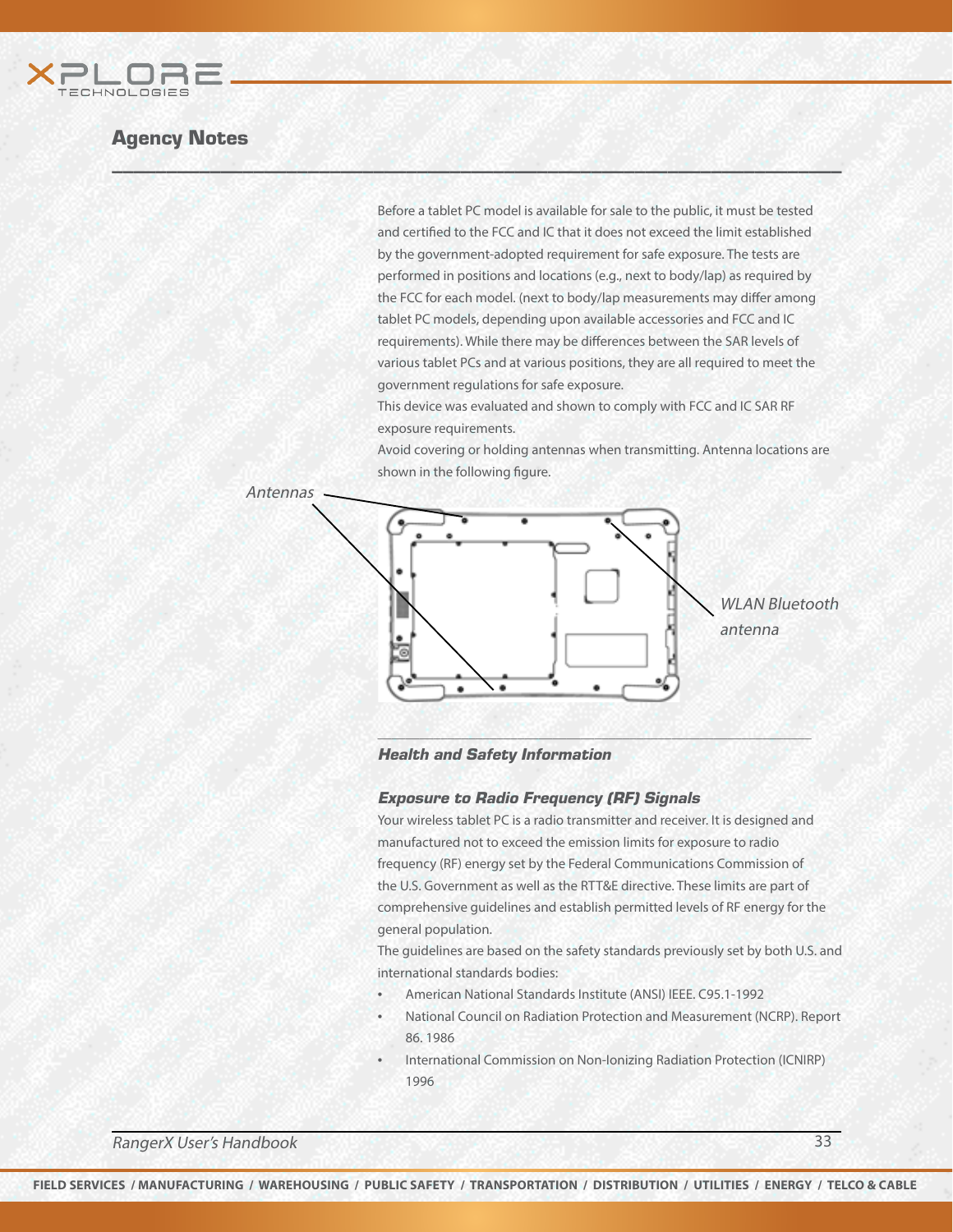

- Ministry of Health (Canada), Safety Code 6. The standards include substantial safety margin designed to assure the safety of all persons, regardless of age and health.
- European Union RTT&E Directive for SAR

 $W \subseteq M$  , we have a set of  $M$  , and  $M$  , and  $M$  , and  $M$  , and  $M$  , and  $M$  , and  $M$ 

The exposure standard for wireless mobile tablet PCs employs a unit of measurement known as the Specific Absorption Rate, or SAR. The SAR limit set by the FCC is 1.6W/kg. The SAR limit set by the RTT&E is 2.0W/kg.

\_\_\_\_\_\_\_\_\_\_\_\_\_\_\_\_\_\_\_\_\_\_\_\_\_\_\_\_\_\_\_\_\_\_\_\_\_\_\_\_\_\_\_\_\_\_\_\_\_\_\_\_\_\_\_\_\_\_\_\_\_\_

Note: In the U.S. and Canada, the SAR limit for mobile tablet PCs used by the public is 1.6 watts/kg (W/kg) averaged over one gram of tissue. In Europe the SAR limit for mobile tablet PCs used by the public is 2.0 watts/kg (W/kg) averaged over 10 grams of tissue. The standard incorporates a substantial margin of safety to give additional

\_\_\_\_\_\_\_\_\_\_\_\_\_\_\_\_\_\_\_\_\_\_\_\_\_\_\_\_\_\_\_\_\_\_\_\_\_\_\_\_\_\_\_\_\_\_\_\_\_\_\_\_\_\_\_\_\_\_\_\_

protection for the public and to account for any variations.

#### DOC (Industry Canada Notices) Notice to Users of Radio and Television

This Class B digital apparatus meets all requirements of Canadian Interference-Causing Equipment Regulations per the ICES-003 CET appareil numérique de la class B respecte toutes les exigence du Réglement sur le matérial brouilleur du Canada.

\_\_\_\_\_\_\_\_\_\_\_\_\_\_\_\_\_\_\_\_\_\_\_\_\_\_\_\_\_\_\_\_\_\_\_\_\_\_\_\_\_\_\_\_\_\_\_\_\_\_\_\_\_\_\_\_\_\_\_\_\_\_\_\_\_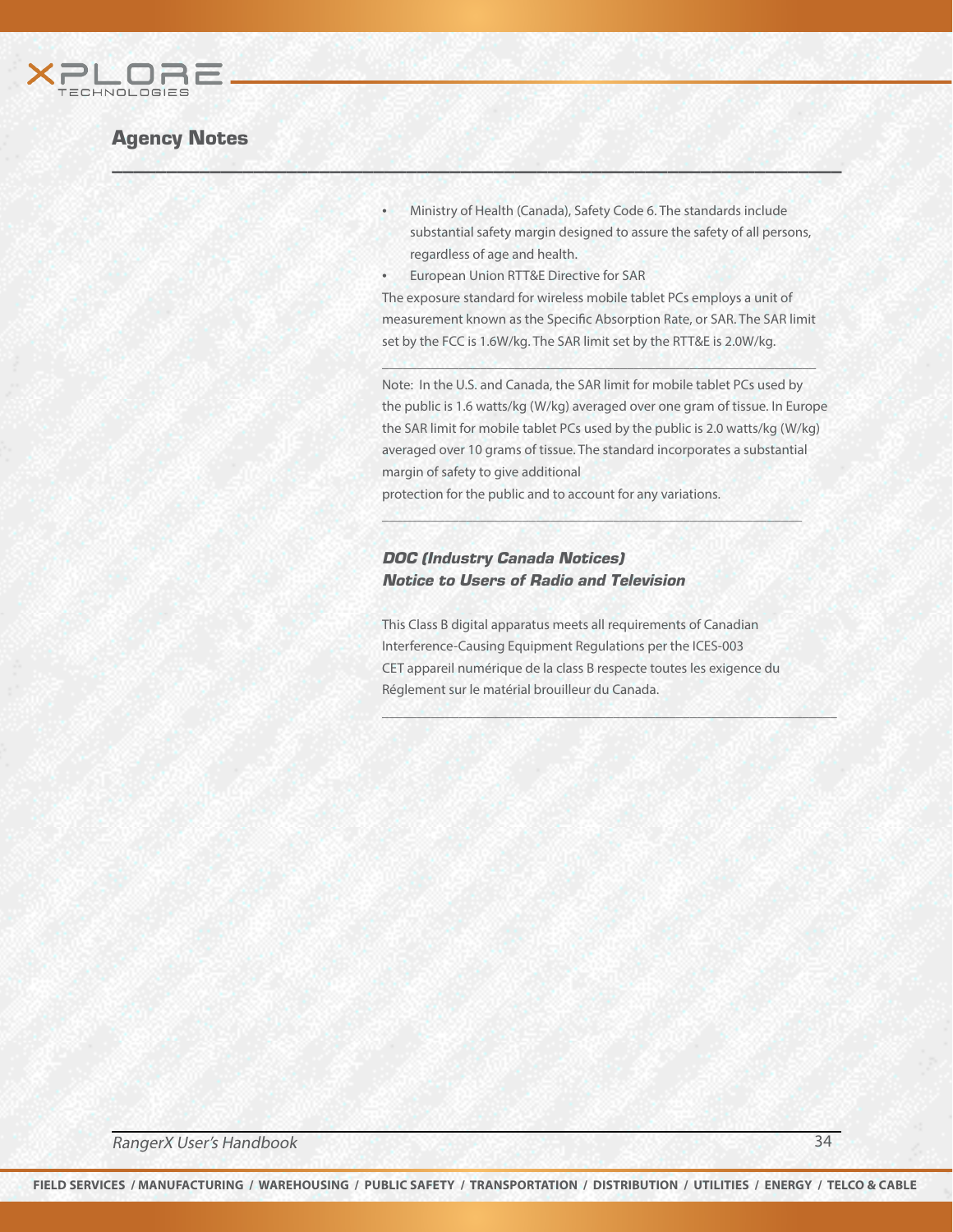

#### UL Notice

This unit requires an AC adapter to operate. Use only UL Listed Class 2 Adapters with an output rating of 12 VDC, with a current of 2.0 A. AC Adapter output polarity:



For authorized repair technicians only

 $W \subseteq M$  , we have a set of  $M$  , and  $M$  , and  $M$  , and  $M$  , and  $M$  , and  $M$  , and  $M$ 

#### WARNING

For continued protection against risk of fire, replace only with the same type and rating fuse.

\_\_\_\_\_\_\_\_\_\_\_\_\_\_\_\_\_\_\_\_\_\_\_\_\_\_\_\_\_\_\_\_\_\_\_\_\_\_\_\_\_\_\_\_\_\_\_\_\_\_\_\_\_\_\_\_\_\_\_\_\_\_\_\_\_

#### WARNING

Danger of explosion if Lithium (clock) battery is incorrectly replaced. Replace only with the same equivalent type recommended by the manufacturer. Dispose of used batteries according to the manufacturer's instruction.



#### System disposal

In the event of system disposal, observe the following information regarding proper procedures in the State of Vermont. The liquid crystal display (LCD) lamps used in this system contain mercury. In the event of system disposal, be sure to follow local guidelines.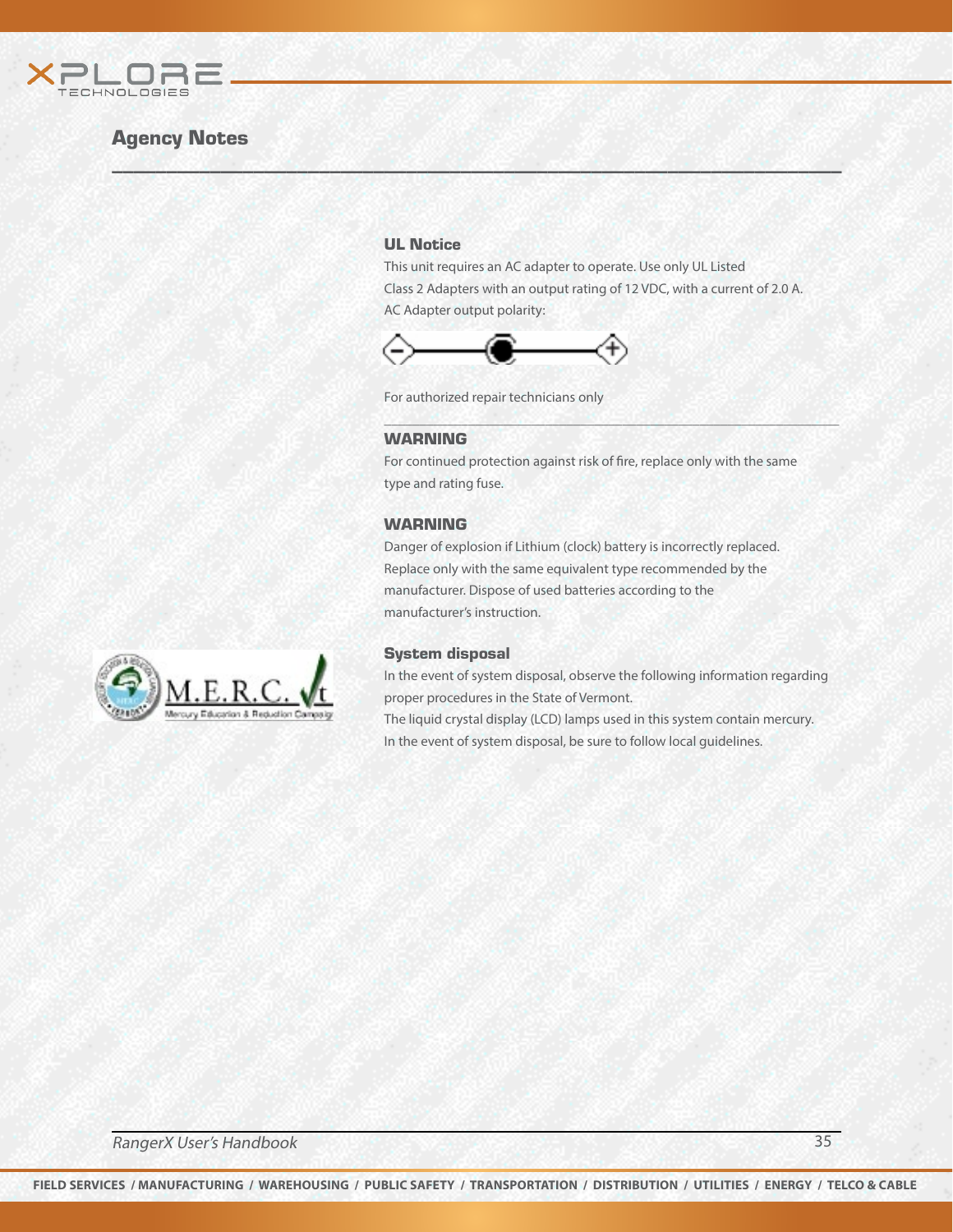



# **Declaration of Conformity**

Xplore Technologies, Corp. hereby declares under our sole responsibility that the product

√ Name: RangerX

Model: IX101T1

To which this declaration relates, is in compliance with all the applicable essential requirements, and other provisions of the European Council Directives listed. The conformity assessment procedure used for this declaration is Annex IV of Directive 1999/5/EC. This product will bear the CE Mark label (CE !)

#### DIRECTIVES:

- · Directive 2004/108/EC (EMC Directive)
- · Directive 2006/95/EC (Low Voltage Directive)
- · Directive 1999/5/EC (Radio and Telecommunications Terminal Equipment) (R&TTE Directive)
- Directive 2002/96/EC (Waste of Electrical and Electronic Equipment) (WEEE Directive)
- · Directive 2002/95/EC (Restriction of Hazardous Substances) (RoHS Directive)
- · Directive 278/2009/EC (Energy Related Products) (ErP Directive)

Product compliance has been demonstrated on the basis of: STANDARDS:

- EN 55022: 2010 (Class B)
- · EN 55024: 2010
- EN 61000-3-2:2006+A2:2009
- EN 61000-3-3:2008
- · EN 60950-1:2006+A11:2009, +A1:2010 +A12:2011
- · EN 50564:2011
- ETSI EN 301 357-1 (FM Trans)
- ETSI EN 301 357-2 V 1.3.1
- ETSI EN 301 489-1 V1.9.2
- · IEC 62209-2: 2010
- ETSI EN 300 328 V1.7.1 (WLAN/BT)
- · ETSI EN 301 893 V1.1.1

David J Ball

David J Ball Senior Regulatory and Compliance Specialist

The technical construction file is kept available at: Xplore Technologies Corp. 14000 Summit Dr. Ste 900 Austin, TX 78728 USA 888-44-XPLORE, FAX: 512-336-7791, www.xploretech.com

7 June 2013 Date

Austin, TX, USA Place

CE ®

PN 95-01207 Rev A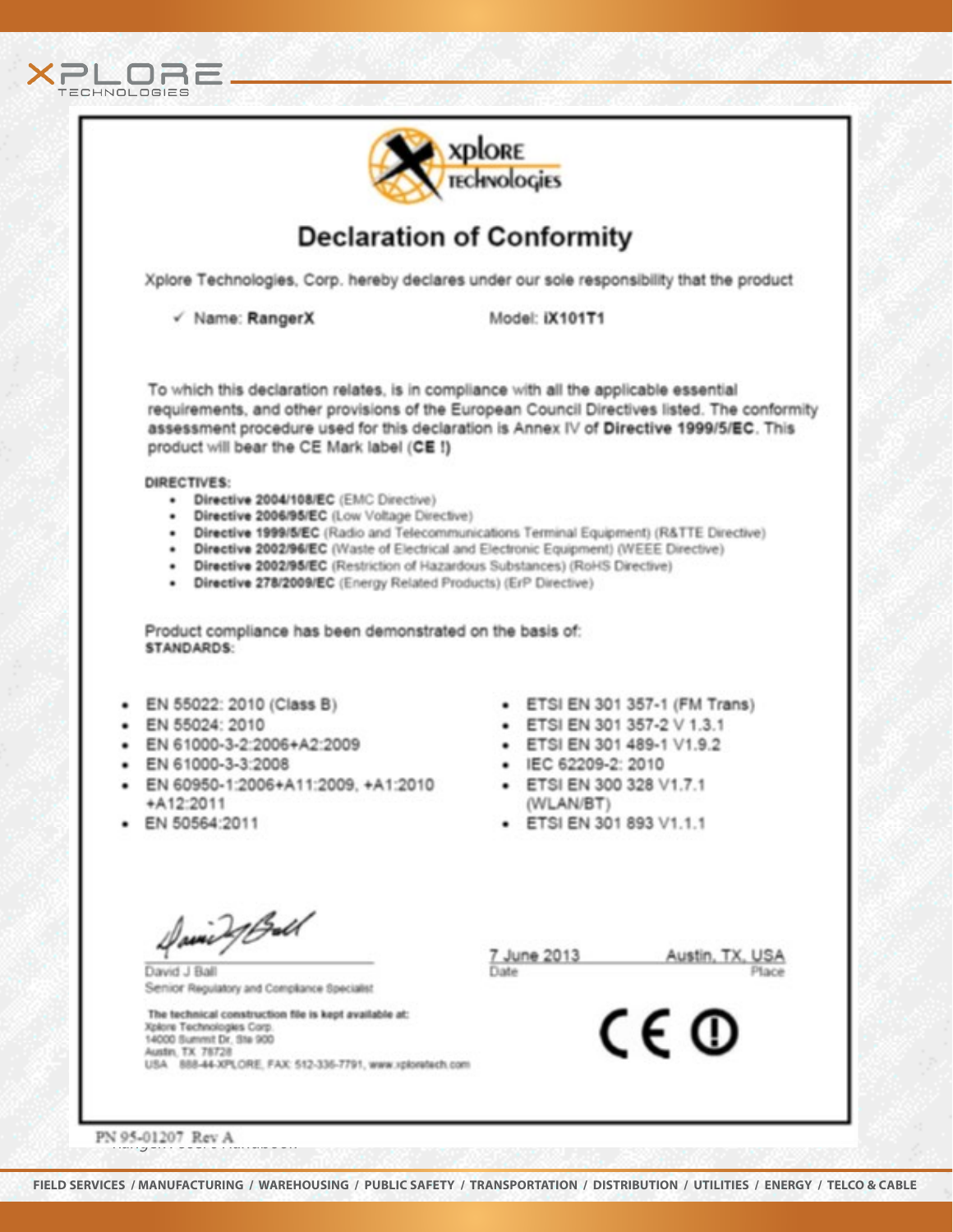

## **Environmental**

#### Environmental Policy

 $W \subseteq M$  , we have a set of  $M$  , and  $M$  , and  $M$  , and  $M$  , and  $M$  , and  $M$  , and  $M$ 

Xplore Technologies is committed to managing health, safety and environmental (HS&E) matters as an integral part of our business. In particular, it is our policy to assure the HS&E integrity of our processes and facilities at all times and at all places. We will do so by adhering to the following principles:

 $\mathcal{P} \cup \mathcal{P} \cup \mathcal{P} \cup \mathcal{P} \cup \mathcal{P} \cup \mathcal{P} \cup \mathcal{P} \cup \mathcal{P} \cup \mathcal{P} \cup \mathcal{P} \cup \mathcal{P} \cup \mathcal{P} \cup \mathcal{P} \cup \mathcal{P} \cup \mathcal{P} \cup \mathcal{P} \cup \mathcal{P} \cup \mathcal{P} \cup \mathcal{P} \cup \mathcal{P} \cup \mathcal{P} \cup \mathcal{P} \cup \mathcal{P} \cup \mathcal{P} \cup \mathcal{P} \cup \mathcal{P} \cup \mathcal{P} \cup \mathcal{$ 

#### **Compliance**

We will comply with applicable laws and regulations and will implement programs and procedures to assure compliance. Compliance with HS&E standards will be a key ingredient in the training, performance reviews, and incentives of all employees.

#### Risk Reduction and Prevention Management

We will seek opportunities, beyond compliance requirements, for reducing risk to human health and the environment, and we will establish and meet our own HS&E quality standards where appropriate.

\_\_\_\_\_\_\_\_\_\_\_\_\_\_\_\_\_\_\_\_\_\_\_\_\_\_\_\_\_\_\_\_\_\_\_\_\_\_\_\_\_\_\_\_\_\_\_\_\_\_\_\_\_\_\_\_\_\_\_\_\_\_\_\_\_

We will employ management systems and procedures specifically designed to prevent activities and/or conditions that pose a threat to human health, safety, or the environment. We will look for ways to minimize risk and protect our employees and the communities in which we operate by employing clean technology, including safe technologies and operating procedures, as well as being prepared for emergencies.

We will strive to minimize releases to the air, land, or water through use of cleaner technologies and the safer use of chemicals. We will minimize the amount and toxicity of waste generated and will ensure the safe treatment and disposal of waste. We will manage scarce resources, such as water, energy, land, and forests in an environmentally sensitive manner..

\_\_\_\_\_\_\_\_\_\_\_\_\_\_\_\_\_\_\_\_\_\_\_\_\_\_\_\_\_\_\_\_\_\_\_\_\_\_\_\_\_\_\_\_\_\_\_\_\_\_\_\_\_\_\_\_\_\_\_\_\_\_\_\_\_

#### Communication

We will communicate our commitment to HS&E quality to our employees, vendors, and customers. We will solicit their input in meeting our HS&E goals and in turn will offer assistance to meet their goals.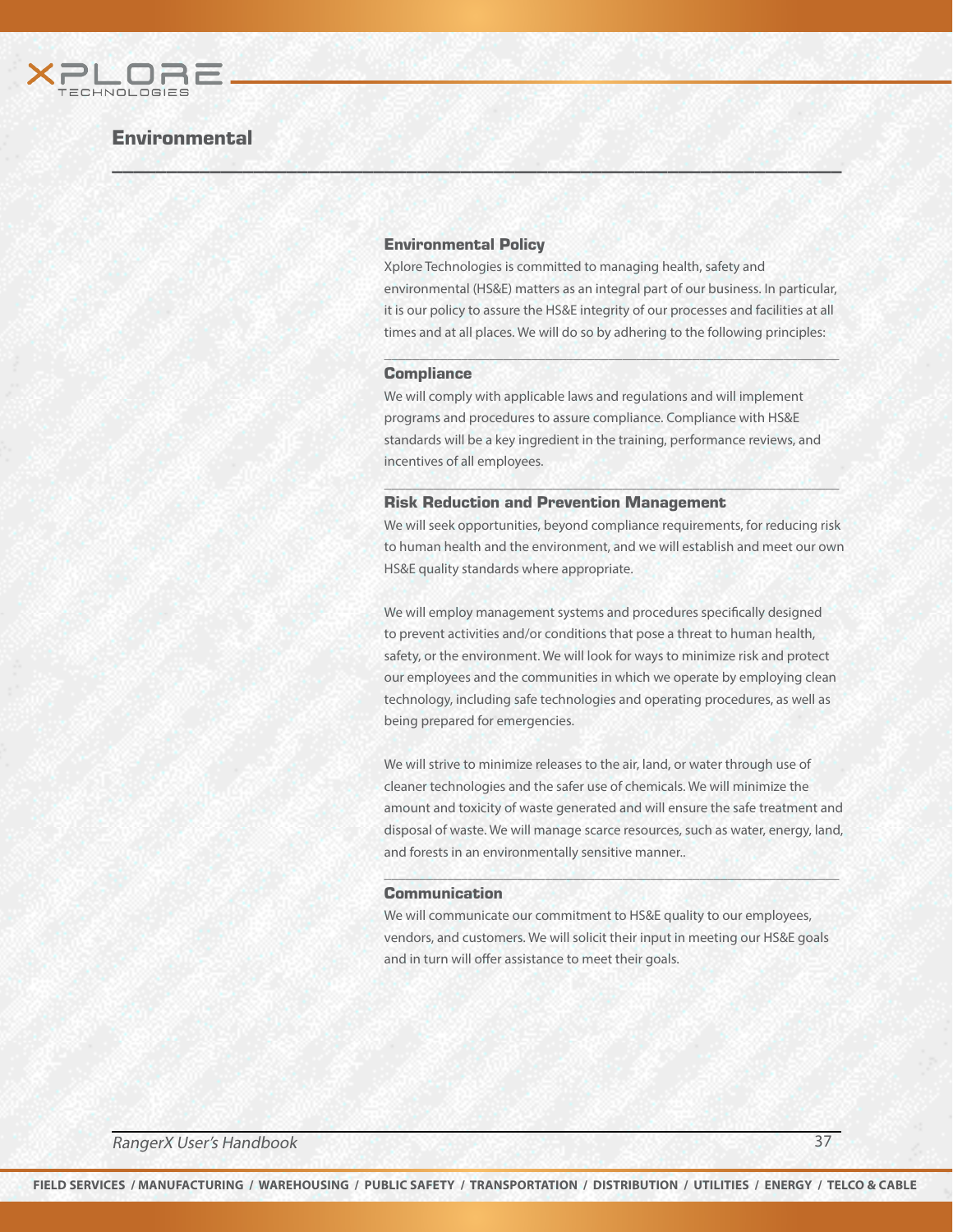

## **Environmental**

#### Continuous Improvement:

 $W \subseteq M$  , we have a set of  $M$  , and  $M$  , and  $M$  , and  $M$  , and  $M$  , and  $M$  , and  $M$ 

We will measure our progress as best we can. We will review our progress at least on an annual basis. We will continuously seek opportunities to improve our adherence to these principles, and will periodically report progress to our stakeholders

 $\mathcal{P} \cup \mathcal{P} \cup \mathcal{P} \cup \mathcal{P} \cup \mathcal{P} \cup \mathcal{P} \cup \mathcal{P} \cup \mathcal{P} \cup \mathcal{P} \cup \mathcal{P} \cup \mathcal{P} \cup \mathcal{P} \cup \mathcal{P} \cup \mathcal{P} \cup \mathcal{P} \cup \mathcal{P} \cup \mathcal{P} \cup \mathcal{P} \cup \mathcal{P} \cup \mathcal{P} \cup \mathcal{P} \cup \mathcal{P} \cup \mathcal{P} \cup \mathcal{P} \cup \mathcal{P} \cup \mathcal{P} \cup \mathcal{P} \cup \mathcal{$ 

#### Take back and Recycling Program

Send us your unwanted Xplore products and/or batteries, or find a recycling center near you. If you're old Xplore product and/or batteries have no value or you want to recycle in a socially and environmentally responsible manner, go to http://www.xploretech.com/contact and submit a technical support request. Select "Technical support" in the drop down menu under "Reason". Fill in the remaining fields. Under "Message" type in "I want to recycle my product". Click "Submit" and an Xplore Technologies specialist will contact you with shipping instructions.

Alternatively customers can choose to drop their unwanted Xplore products at a local recycling center. For batteries Xplore Technologies has partnered with Call2Recycle® (http://www.call2recycle.org/). Call2Recycle® is a program of the Rechargeable Battery Recycling Corporation (RBRC) promoting environmental sustainability by providing free battery and cell phone recycling in North America. RBRC is a 501(c)4 nonprofit public service organization. For the return of any other Xplore Product (excluding batteries) Xplore Technologies has partnered with R2 Solutions (http://www.r2solutions.org/). R2 Solutions (R2S) is a non-profit organization established to house the R2 Practices for proper recycling practices and provide. To find a location near you please go to R2 certified recycler locations (http://asoft552.accrisoft.com/ certified/electronic-recyclers-with-r2-certified-facilities/). If you prefer to have Xplore Technologies recycle your battery packs please submit a technical support request as described above.

If you do not have access to the internet please contact our technical support at (866) 296-8541 ext 222.